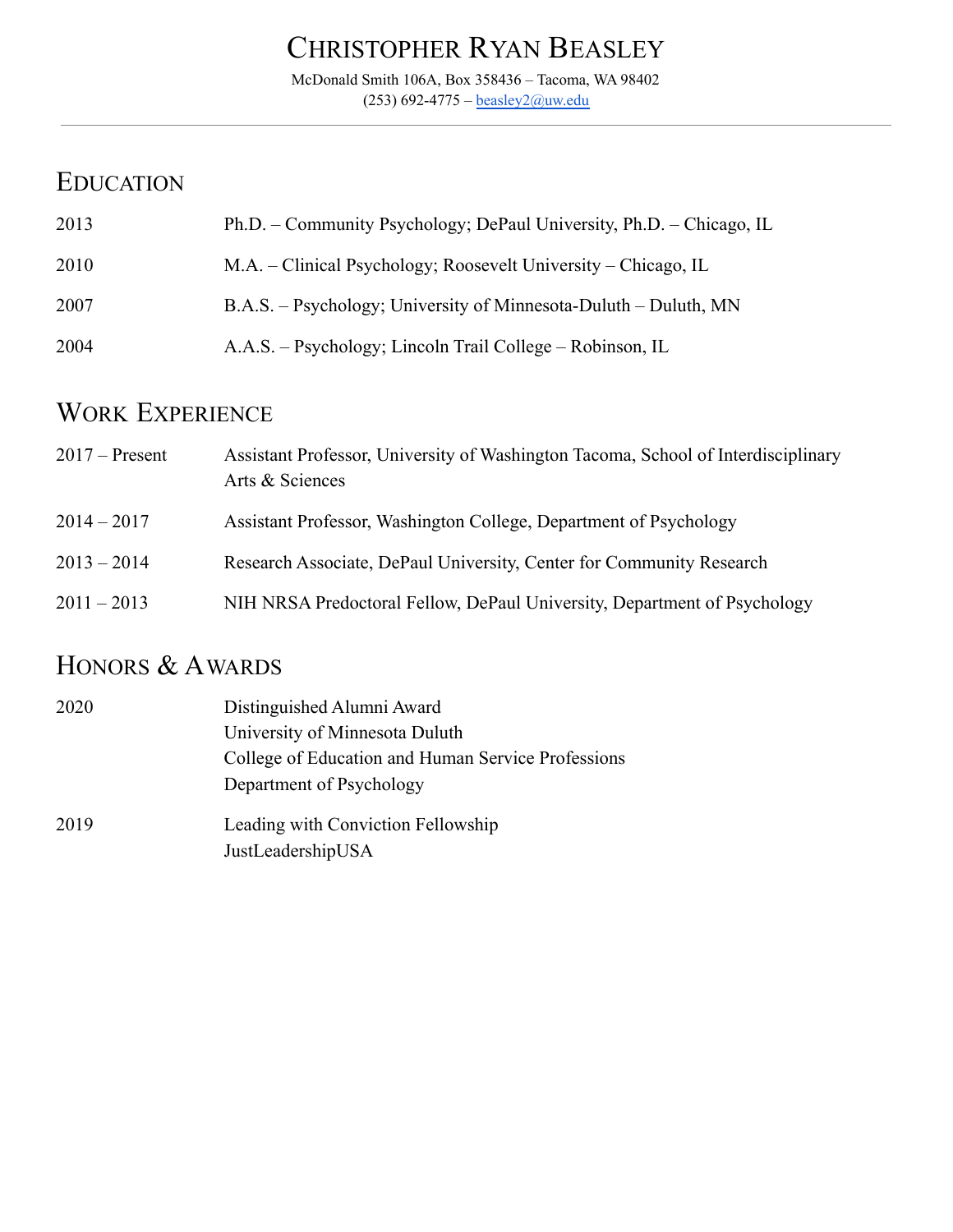## AWARDED RESEARCH GRANTS

| $2021$ – Present | Faculty Supervisor: Re-Imagining Criminal Justice Systems Through a Global Lens of<br>Those Impacted by It. \$2,000. Funded by the University of Washington Tacoma Bamford<br>Fellowship for Global Engagement. Institute for Innovation and Global Engagement. |
|------------------|-----------------------------------------------------------------------------------------------------------------------------------------------------------------------------------------------------------------------------------------------------------------|
| $2021$ – Present | Co-Investigator: Incarceration and Ethnic Bias in Hiring Manager Perceptions of<br>Employability. \$5,000. Funded by the University of Washington Tacoma School of<br>Interdisciplinary Arts and Sciences Scholarship & Teaching Fund.                          |
| $2019 - 2019$    | Principal Investigator. Self-Transformation Through Humanities in Prison. \$5,000.<br>Funded by the University of Washington Collaborative Publicly Engaged Scholarship<br>(CPES) Program.                                                                      |
| $2018 - 2018$    | Principal Investigator. Community-Based Participatory Action Research for<br>Prison-to-College Capacity Building. \$5,000. Funded by the University of Washington<br>Tacoma School of Interdisciplinary Arts and Sciences Scholarship & Teaching Fund.          |
| $2011 - 2013$    | Principal Investigator. Industrial/Organizational Pathways to Helping Behaviors in<br>Recovery Housing. \$69,459. F31 Predoctoral NRSA Fellowship (Grant No. DA032195).<br>Funded by the National Institute on Drug Abuse.                                      |
| $2010 - 2010$    | Principal Investigator. Psychometric Evaluation of the General Environment Fit Scale.<br>\$500. Funded by the DePaul University College of Liberal Arts and Sciences.                                                                                           |
| $2009 - 2010$    | Principal Investigator. A Proposal to Evaluate a Mass Distribution "Virtual" Model for<br>Gay and Lesbian Speaker Panels. \$1000. Funded by the Society for the Psychological<br>Study of Social Issues Clara Mayo Grant.                                       |
| $2009 - 2010$    | Principal Investigator. Evaluation of a "Virtual" Computerized Model for Gay and<br>Lesbian Speaker Panels. \$500. Funded by the Roosevelt University College of Arts and<br>Sciences.                                                                          |

### UNFUNDED RESEARCH GRANT PROPOSALS

- 2020 Principal Investigator. *Formerly Incarcerated Student Self Transformation*. \$60,000. Submitted to the Spencer Foundation Research Grants on Education: Small.
- 2020 Principal Investigator. *Formerly Incarcerated Student Self Transformation*. \$30,000. Submitted to the Russell Sage Foundation Pipeline Grants Competition.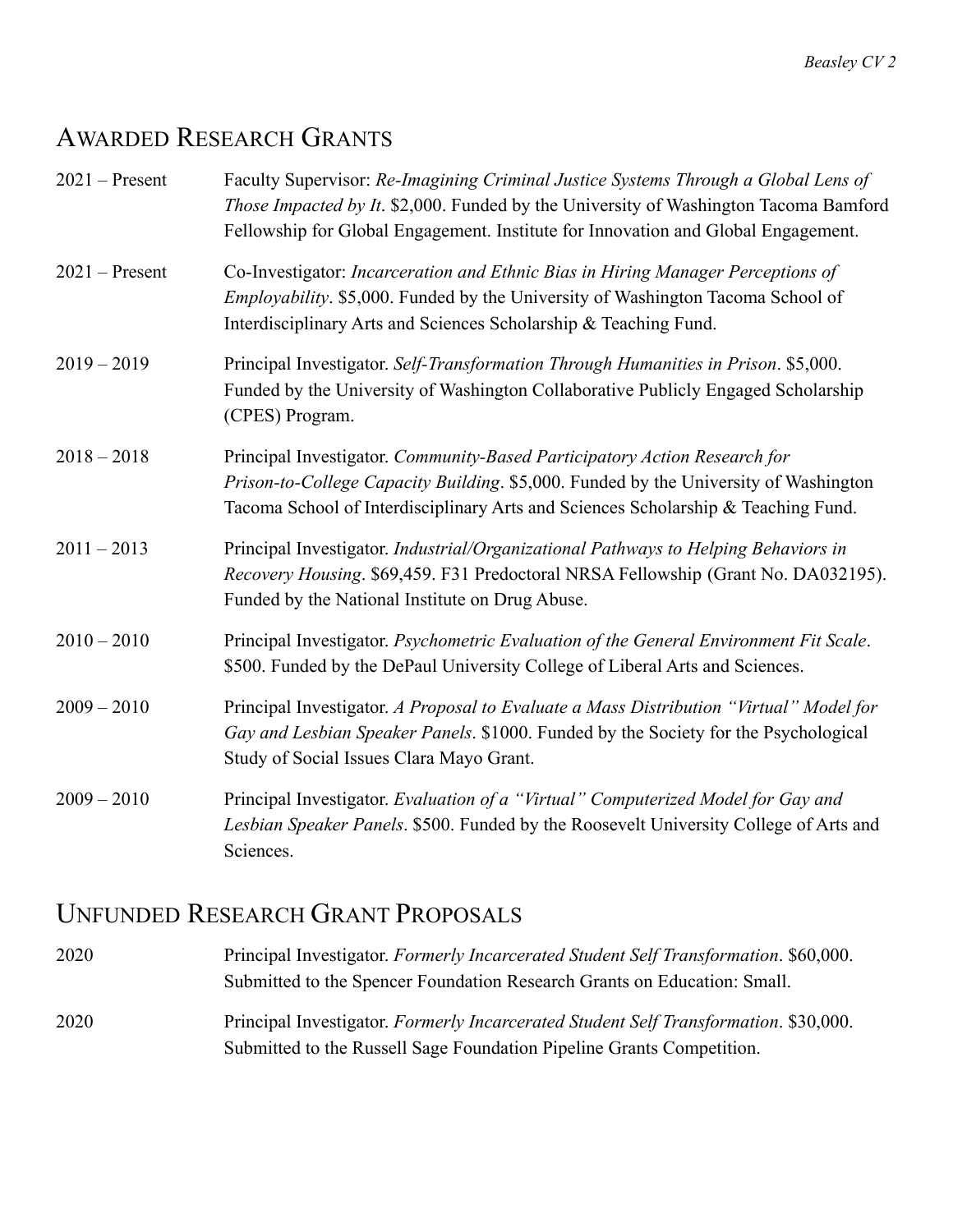2020 Principal Investigator. *Possible Selves of Formerly Incarcerated Students*. \$40,000. Submitted to the University of Washington Royalty Research Fund.

## AWARDED PROJECT & PROGRAM GRANTS

| $2021$ – Present | Project Director. Pierce County Student Reentry Guide Fellowship for Husky Post-Prison<br>Pathways. \$10,000. Funded by WA Campus Compact.                                                |
|------------------|-------------------------------------------------------------------------------------------------------------------------------------------------------------------------------------------|
| $2021 - 2021$    | Project Co-Director. Criminalized BIPOC Youth Faculty Fellows. \$10,000. Funded by<br>UWT Office of Community Partnerships.                                                               |
| $2020 - 2021$    | Project Director. WA Campus Compact Student Civic Leadership Fellowship for Husky<br>Post-Prison Pathways. \$5,000. Funded by WA Campus Compact.                                          |
| $2020 - 2021$    | Project Co-Director. Husky Post-Prison Pathways Pilot. \$5,000. Funded by the UW<br>Diversity and Inclusion Seed Grant.                                                                   |
| $2020 - 2021$    | Project Director. THRIVE Faculty, Staff, and Administrator Training and Technical<br>Support for Husky Post-Prison Pathways. \$15,000. Funded by the College and<br>Community Fellowship. |
| $2020 - 2020$    | Project Director. Formerly Incarcerated Student Leadership Institute. \$10,000. Funded<br>by the UWT Strategic Initiative Fund (SIF).                                                     |
| $2019 - 2019$    | Project Director. Husky Post-Prison Pipeline Summit & Collaborative Planning. \$10,000.<br>Funded by the UWT Strategic Initiative Fund (SIF).                                             |

### UNFUNDED PROJECT & PROGRAM GRANT PROPOSALS

2018 – 2018 Writing Team. *Washington Prison and Post-Prison Education Consortium Grant*. \$250,000. Submitted to the Vera Institute of Justice.

#### REFEREED JOURNAL ARTICLES<sup>1</sup> indicates student co-authors

1. <sup>1</sup>Lampe-Martin, L. R., & Beasley, C. R. (2019). Do the pipes align: Evaluating the effectiveness of prison-to-college programs. *Harvard Kennedy School Journal of African American Policy, 2018-2019,* 37-44.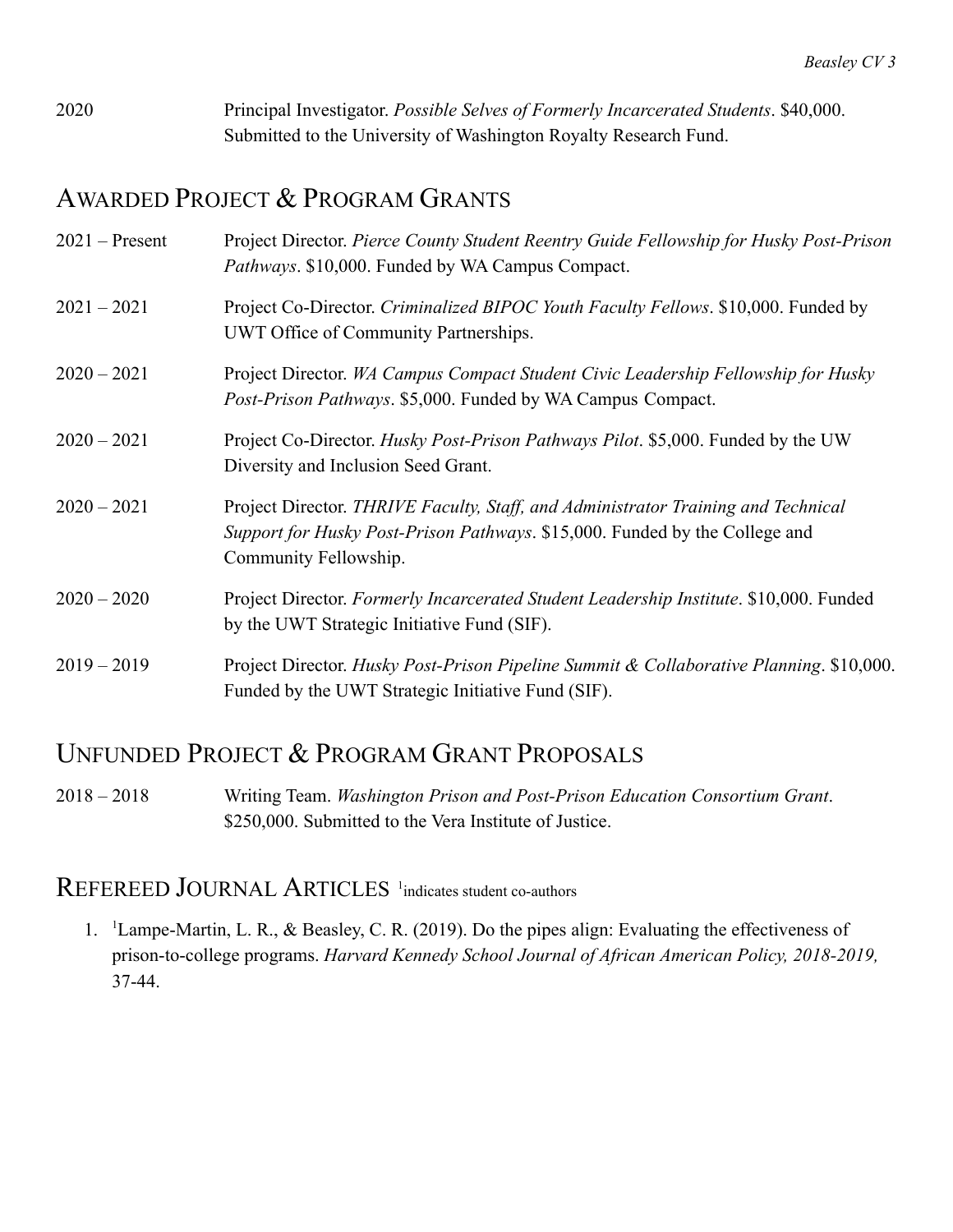- 2. Majer, J. M., Beasley, C. R., <sup>1</sup>Stecker, E., Bobak, T. J., Norris, J., Nguyen, H. M., Ogata, M., Siegel, J., Wiedbusch, E., Dovale, I., Gelfman, N., Callahan, S., & Jason, L. (2018). Oxford House residents' attitudes toward medication assisted treatment use in fellow residents. *Community Mental Health Journal*, 1-7. <https://doi.org/10.1007/s10597-017-0218-4>
- 3. Beasley, C. R., Callahan, S., Stecker, E., <sup>1</sup>Dekhtyar, M., <sup>1</sup>Yang-Atian, C., <sup>1</sup>Ponziano, F., <sup>1</sup>Isler, B., & Jason, L. A. (2017). A qualitative study of transgender women and cisgender men living together in two recovery homes. *Archives of Addiction & Rehabilitation, 1*, 104-111.
- 4. Majer, J. M., Beasley, C. R., & Jason, L. A. (2017). Suicide attempts and personal need for structure among ex-offenders. *International Journal of Offender Therapy & Comparative Criminology, 61*(3), 334-46. <https://doi.org/10.1177/0306624x15595981>
- 5. Jason, L. A., Stevens, E., Ram, D., Miller, S. A., Beasley, C. R., & Gleason, K. (2016). Theories in the field of community psychology. *Global Journal of Community Practice, 7*(2). <https://doi.org/10.7728/0702201601>
- 6. Kipper, D. A., & Beasley, C. R. (2016). Factor analysis of the Revised Spontaneity Assessment Inventory (SAI-R). *Journal of Psychodrama and Sociometry, 15*(1), 5-10. <https://doi.org/10.1007/s11620-015-0301-1>
- 7. Beasley, C. R. & Jason, L. A. (2015). Engagement & disengagement in mutual-help addiction recovery housing: A Test of affective events theory. *American Journal of Community Psychology, 55*(3-4), 347-358. <https://doi.org/10.1007/s10464-015-9708-0>
- 8. Callahan, S., Losasso, A., Olson, B., Beasley, C., <sup>1</sup>Nisle, S., Jason, L.A. (2015). Income generation in recovering heroin users: A comparative analysis of legal and illegal earnings. *Journal of Offender Rehabilitation, 54*(5), 338-349. <https://doi.org/10.1080/10509674.2015.1043479>
- 9. Beasley, C. R., Miller, S. A., Jason, L. A., Stevens, E., & Ferrari, J. R. (2013). Person-environment interactions among residents of Oxford House recovery homes. *Addiction Research & Theory, 21*(3), 198-206. <https://doi.org/10.3109/16066359.2012.703270>
- 10. Beasley, C. R., Torres-Harding, S., & Pedersen, P. J. (2012). The "virtual" panel: A computerized model for gay and lesbian speaker panels. *American Journal of Sexuality Education, 7*(4), 355-377. <https://doi.org/10.1080/15546128.2012.740948>
- 11. Beasley, C. R., Jason, L. A., & Miller, S. (2012). The General Environment Fit Scale: A factor analysis and test of convergent construct validity. *American Journal of Community Psychology, 50*(1-2), 64-76. <https://doi.org/10.1007/s10464-011-9480-8>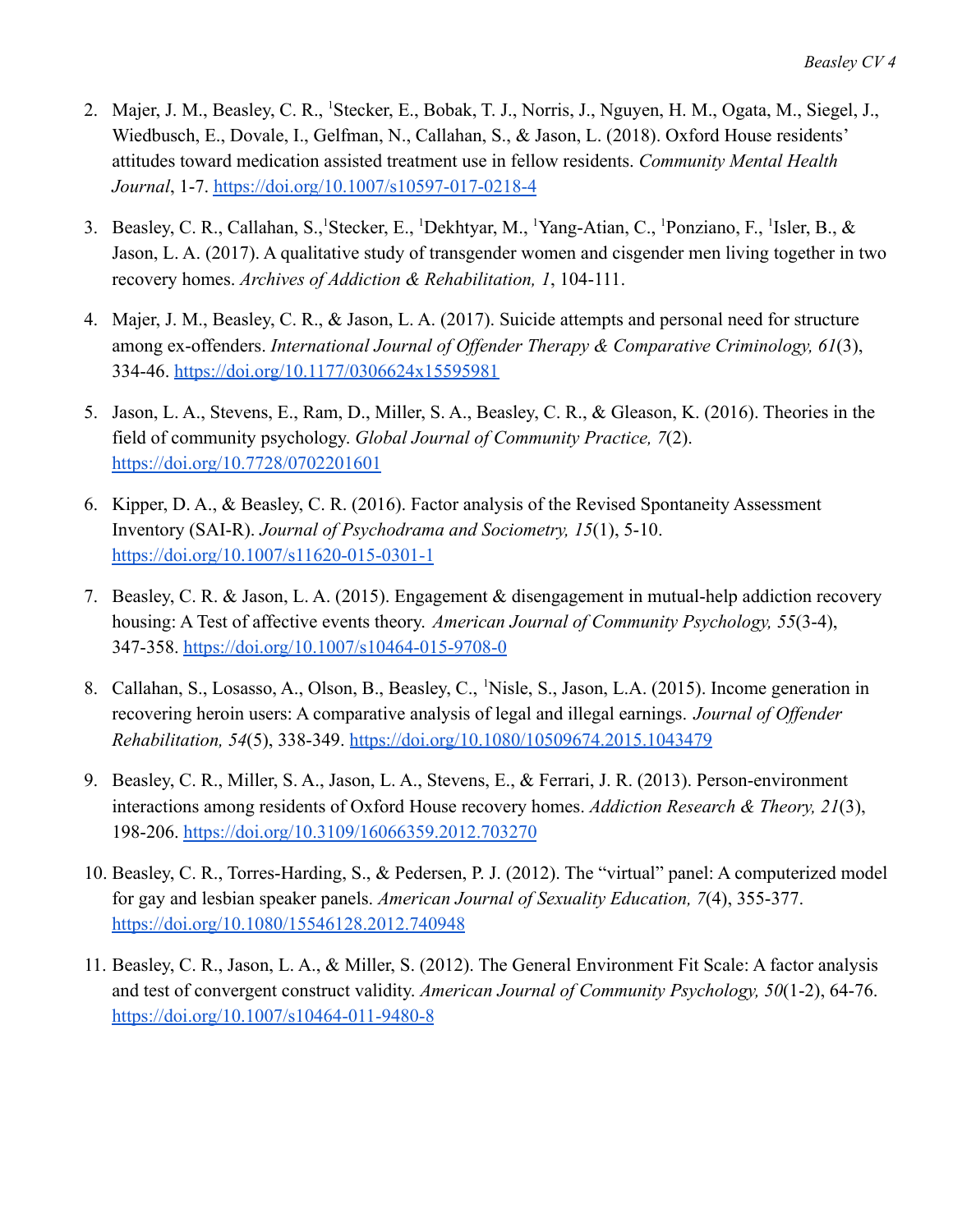12. <sup>1</sup>Dekhtyar, M., Beasley, C. R., Jason, L. A., & Ferrari, J. R. (2012). Hope as a predictor of reincarceration among mutual-help recovery home residents. *Journal of Offender Rehabilitation, 51*(7), 474-483. <https://doi.org/10.1080/10509674.2012.711806>

#### OTHER REFEREED JOURNAL CONTRIBUTIONS <sup>1</sup>indicates student co-authors

- 1. Beasley, C. R. (2020). Building a post-prison higher education community in Washington. *The Community Psychologist, 53*(3), 16-17. <https://www.scra27.org/publications/tcp/tcp-past-issues/tcpsummer2020/regional-updates/>
- 2. <sup>1</sup>Lankford, J. & Beasley, C. R. (2018). Action research infrastructure: A process for creating and implementing a CBPAR advisory board post-prison education research. *The Community Psychologist, 51*(3), 16-17. <https://scra27.org/publications/tcp/tcp-past-issues/tcpspring20181/criminal-justice-interest-group/>
- 3. Beasley, C. R., Steltenpohl, C., & <sup>1</sup>Stecker, E. (2016). Crowdsourcing mutual-help research funding. *The Community Psychologist, 22*(4), 32-33. <https://www.scra27.org/publications/tcp/tcp-past-issues/tcpsummer2016/self-help/>
- 4. Jason, L. A., Stevens, E., Ram, D., Miller, S. A., Beasley, C. R., & Gleason, K. (2016). Our reflections on the reactions to 'Theories in the Field of Community Psychology'. *Global Journal of Community Practice, 7*(2). <https://doi.org/10.7728/0702201612>
- 5. Beasley, C. R., Jenkins, R. A., Valenti, M. (2015). Special section on LGBT resilience across cultures: Introduction. *American Journal of Community Psychology, 55*(1-2). <https://doi.org/10.1007/s10464-015-9701-7>

#### JOURNAL MANUSCRIPTS IN REVIEW <sup>1</sup>indicates student co-authors

- 1. Beasley, C. R. (critical reflection, under review). Third order change for higher education in prison: Fostering innovation through lived expertise. *Journal of Higher Education in Prison*.
- 2. Beasley, C. R. & Xiao, Y. J. (pre-registered study protocol submitted, under review). Incarceration history and ethnic bias in hiring perceptions: An experimental test of intersectional bias & psychological mechanisms. *PLOS ONE*.
- 3. Beasley, C. R., LaBelle, O., Vest, N., Olson, B., Skinner, M. D., Ferrari, J. R., & Jason, L. A. (submitted, major revise and resubmit). The Involvement in Alcoholics Anonymous Scale: Revised: factor structure & validation. *Substance Abuse & Misuse*.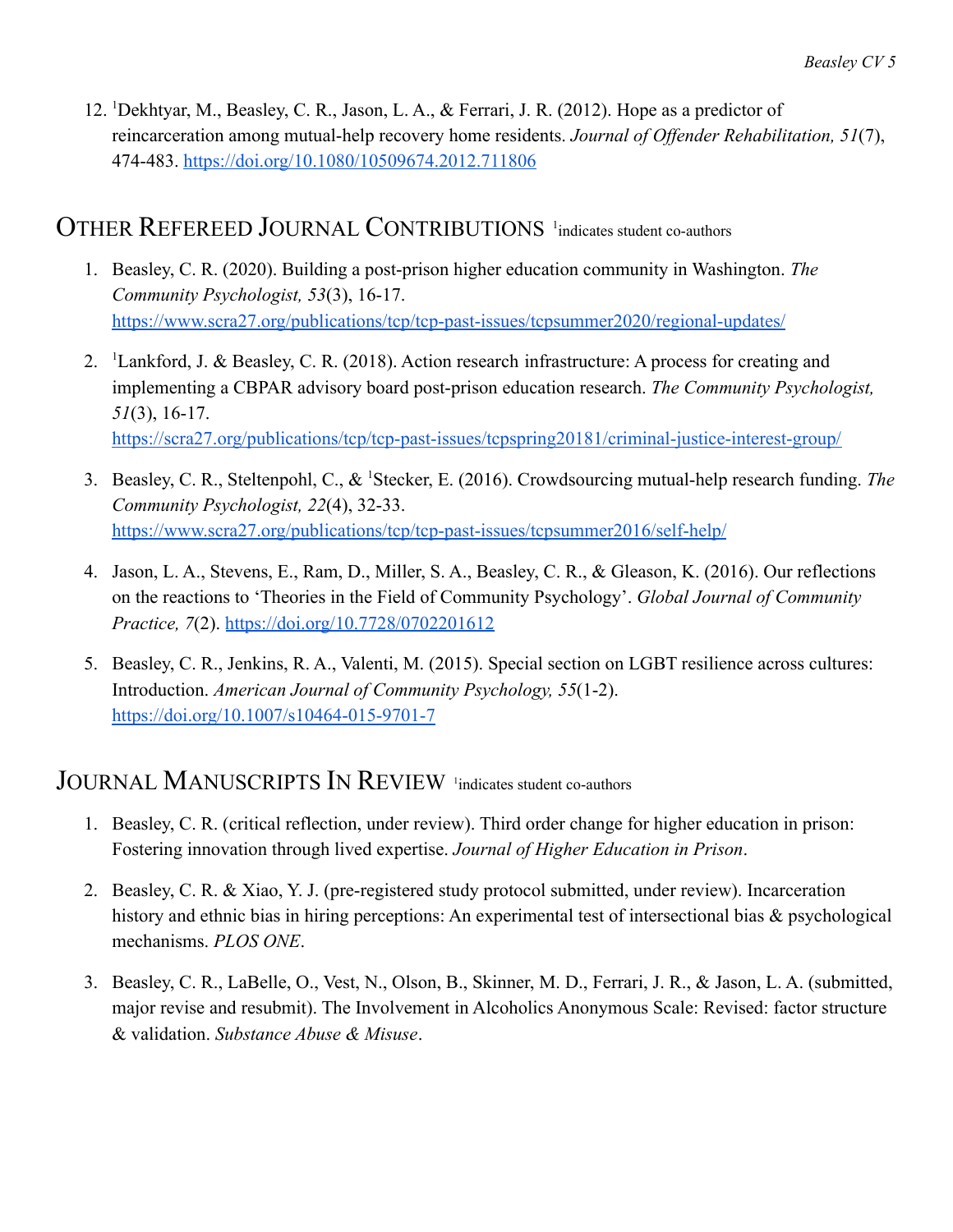#### JOURNAL MANUSCRIPTS IN PREPARATION <sup>1</sup>indicates student co-authors

- 1. Beasley, C. R., Wall, J., Tietjen, G., LaBelle, O. Taylor, T., Jones, M., McTier, T., Horowitz, V., Thompson, J., Bannon, S., & <sup>1</sup>Baldwin, C., Self-transformation through higher education during and after incarceration. Manuscript in preparation.
- 2. <sup>1</sup>Bloomer, C., Beasley, C. R., <sup>1</sup>Rodriquez, J., <sup>1</sup>Lankford, J., <sup>1</sup>Stecker, E., & Jason, L. A. Big 5 personality characteristics as predictors of involvement in Alcoholics Anonymous. Manuscript in preparation.
- 3. Beasley, C. R., Hunter, B., <sup>1</sup>Lankford, J., <sup>1</sup>Lampe-Martin, L., <sup>1</sup>Samuels, J., & <sup>1</sup>O'Neal, P. The Behavioral Felonegativity Scale: Measuring behavioral intentions towards felons. Manuscript in preparation.

#### BOOK CHAPTERS 1 indicates student co-authors

- 1. Beasley, C. R. (2017) The road to scholarly riches: Preparing and applying for the academic market. In J. Viola & O. Glantsman (Eds.), *Careers in community psychology* (pp. 230-240). Oxford Press.
- 2. Callahan, S., Petersen, A., Jason, L. A., Beasley, C. R., & Cavers, M. (2016). Criminal history disclosure self-efficacy scale development. In S. Callahan & L.A. Jason (Eds.). *Substance abuse and aftercare* (pp. 43-56). Hauppauge, NY: Nova Science Publishers.
- 3. Callahan, S., Cavers, M., Gelfman, N., Beasley, C. R., <sup>1</sup>Calabra, K. Jason, L. A. (2016). Oxford House recovery homes: Community characteristics as predictors of sustainability. In S. Callahan & L. A. Jason (Eds.). *Substance abuse and aftercare* (pp. 15-26). Hauppauge, NY: Nova Science Publishers.
- 4. Ponziano, F., <sup>1</sup>Stecker, E., Beasley, C. R., Jason, L. A. & Ferrari, J. (2016). Relationships between childhood sexual abuse and substance use among women. In S. Callahan & L. A. Jason (Eds.). *Substance abuse and aftercare* (pp. 99-107). Hauppauge, NY: Nova Science Publishers.
- 5. Robinson, W. L., Brown, M., Beasley, C. R., Jason, L. A. (2017). Advancing prevention intervention from theory to application: Challenges and contributions of community psychology. In M. A. Bond, C. B. Keys, & I. Serrano-Garcia (Eds.), *APA handbook of community psychology* (pp. 192-213). American Psychological Association.
- 6. Jason, L. A., Beasley, C. R., & Hunter, B. A. (2014). Advocacy and social justice. In V. Chien & S. M. Wolfe (Eds.), *Foundations of community psychology practice* (pp. 262-289). New York: Sage Publications, Inc.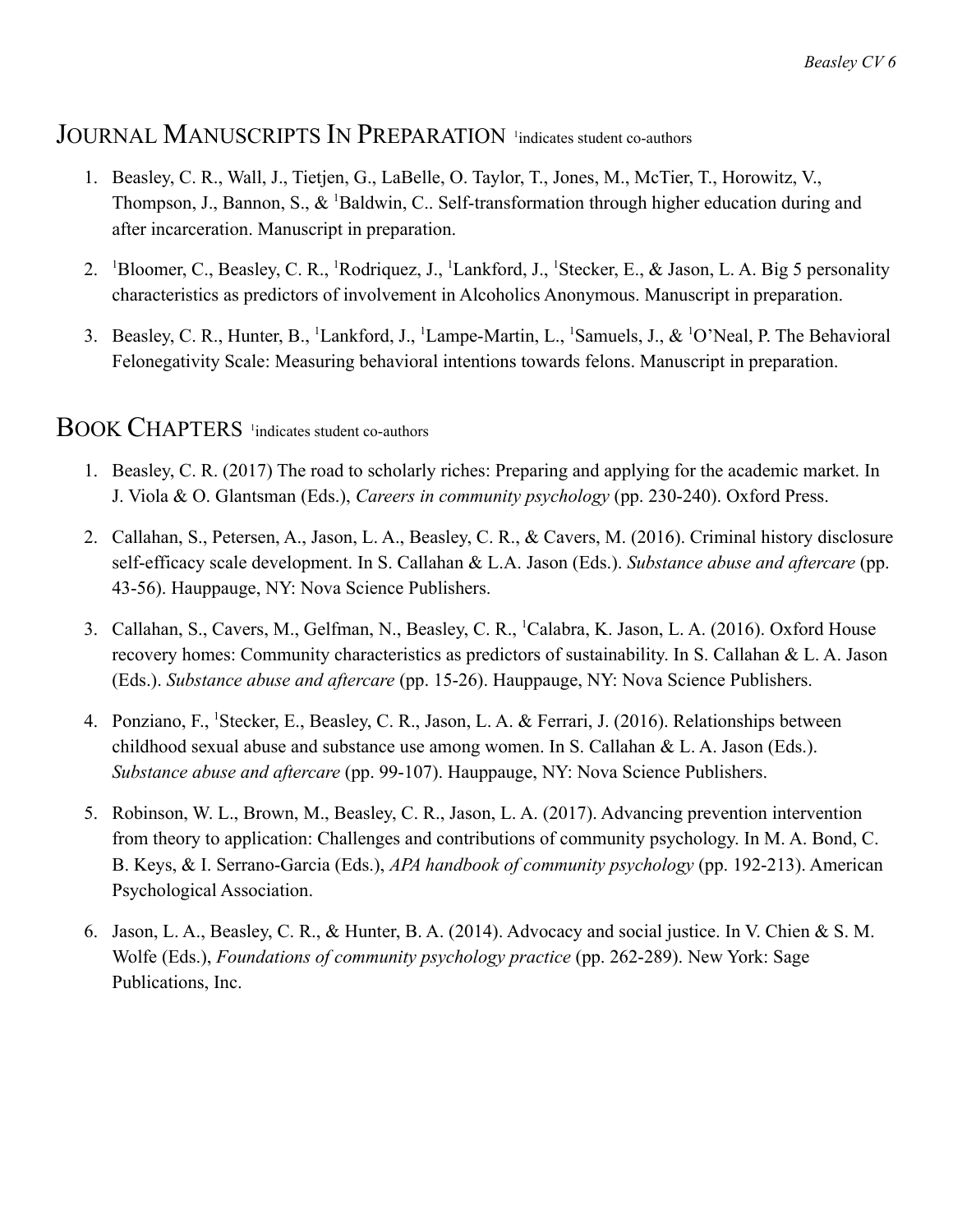### OTHER BOOK CONTRIBUTIONS <sup>1</sup>indicates student co-authors

1. Beasley, C. R. (2019). Note on community psychology in action: On organizing a formerly incarcerated college graduates network. In J. Moritsugu, E. Vera, F. Y. Wong, & K. G. Duffy (Eds.), *Community psychology* (6th ed). New York: Routledge.

## GUEST EDITING

- 1. Beasley, C. R., Jenkins, R. A.., & Valenti, M. T. (2015). LGBT resilience across cultures [Special section]. *American Journal of Community Psychology, 55*(1-2).
- 2. Robinson, W. L., Beasley, C. R., Gooden, A., & Ong, K. (2011). Youth violence: Innovative pathways for understanding and prevention [Special issue]. *Journal of Prevention & Intervention in the Community, 39*(2).

### OTHER PUBLICATIONS

- 1. Beasley, C. R. (2022). University of Washington Professor Locked Out of the American Psychological Association. Open letter to the American Psychological Association Council of Representatives. <https://www.linkedin.com/pulse/beasley-letter-apa-regarding-discriminatory-screening-beasley-phd>
- 2. Beasley, C. R. (2022). Queer People Locked Out of the American Psychological Association. Open letter to the queer community. <https://www.linkedin.com/pulse/queer-people-locked-out-american-psychological-beasley-phd/>
- 3. Andrisse, S., Beasley, C. R., Davis, Z., Phoenix, A., Haven, K., Holder, J., Jimenez, J., & Vest, N. (2021). Rise Up Conference Planning Committee opening statement. <https://www.linkedin.com/pulse/2021-rise-up-conference-statement-riseupconference>

### MAJOR INVITED TALKS <sup>1</sup>indicates student co-presenters

- 1. Beasley, C. R. (2022, February). *Bridging the past and present: From AJCP special section to JCASP special issue and beyond*. In L. Vezzali (Chair), Stonewall uprising: 50 years later—Emerging challenges for LGBTQ communities around the world. International presentation of a Journal of Applied Community and Social Psychology special issue.
- 2. Beasley, C. R. (2021, October). *Third order change: Building a brighter future by investing in incarcerated leaders' development*. Invited guest lecture for the Washington University in St. Louis Prison Education Program 2021 Maggie Garb Lecture Series. <https://www.youtube.com/watch?v=MPWCMQj9qiM>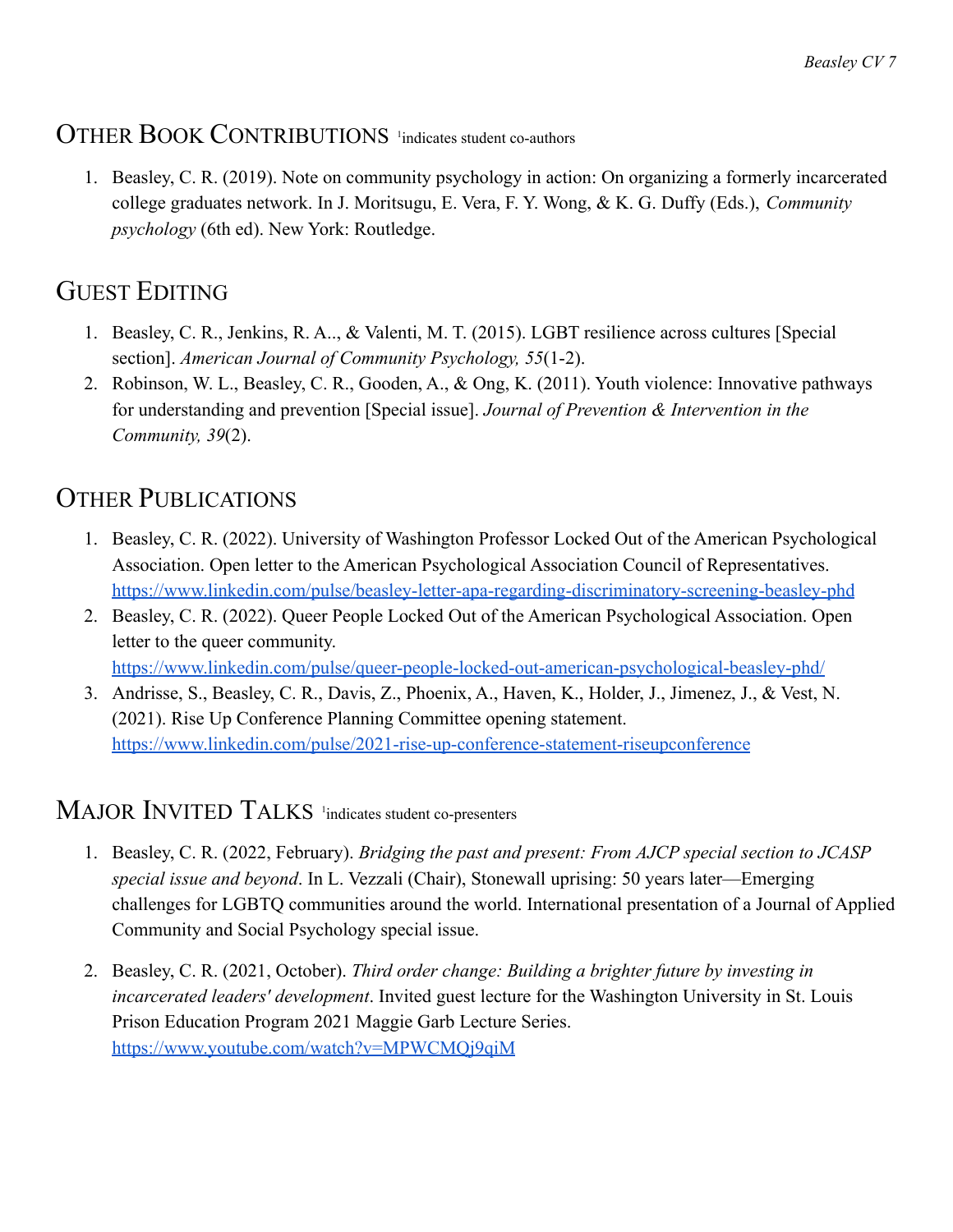- 3. Andrisse, S.; Beasley, C. R.; Godvin, M.; Bedell, P.; Ferguson, W.; Harzke, A. J.; Camplain, R.; Colombo, L. (2021, April). *From incarceration to academia: Evidence and experiential based practices to foster success.* Keynote panel for the The Academic & Health Policy Conference on Criminal Health. Online.
- 4. Beasley, C. R. (2020, November). *The future is now: Celebrating achievement & imagining the possibility.* Invited commencement speaker for Autumn 2020 class of From Prison Cells to Ph.D. cohort.
- 5. Beasley, C. R., Koutoujian, P. J., Raemisch, R., Serpas, R., & Walker, M. (2019, September). *Restoring higher education opportunities for incarcerated students.* Congressional briefing on Pell Grant reinstatement for incarcerated persons. Washington, DC. <https://www.facebook.com/syritasteibm/videos/2899484830062404>
- 6. Beasley, C. R. (2019, July). *Opportunities for developing student leaders*. Invited panel discussion for the Fourth Annual Convening of Second Chance Pell Sites and Partners. Washington, DC.
- 7. Beasley, C. R. (2019, March). *Unlocking the future: Life after incarceration*. Invited symposium presentation for the Washington State History Museum's Unlocking McNeil's Past exhibit. Tacoma, WA.
- 8. Beasley, C. R. (2018, September). *Extraordinary transformation through ordinary moments*. Invited keynote address for The Evergreen State College's Evergreen Education Coalition for Justice-Involved Students 2018 Summer Summit.
- 9. Beasley, C. R., Amili, O., Beasley, C., Castillo, G. P., Poulos, C., Simmons, T., and Vest, N. (2018, April). *Life after conviction: The role of higher education*. Invited panel discussion. The Foley Institute, Washington State University, Pullman, WA. <https://www.youtube.com/watch?v=I5pNw6XAEmk>
- 10. Beasley, C. R. (2016, August). Discussant. In L. A. Jason (Chair), *Psychological insights into community organizing and self-help groups for health and well-being*. Invited symposium conducted at the 2016 meeting of the American Psychological Association, Denver, CO.
- 11. Beasley, C. R. (2013, March). *Education as an opportunity for low-income 1st generation formerly incarcerated males*. In D. Spittle (Moderator), Achieving the American dream: Bridging the college completion gap for low-income, male, and first-generation college students. Keynote symposium conducted at the 2013 Higher Education Program Project Directors' Meeting, Washington, DC.
- 12. Jason, L. A., Legler, R., & Beasley, C. R. (2010, Oct.). *Grantwriting 101: Most of the work happens before the writing begins!* Invited workshop presented at the 2010 meeting of the Midwest Eco-Community Psychology Conference, Champaign, IL.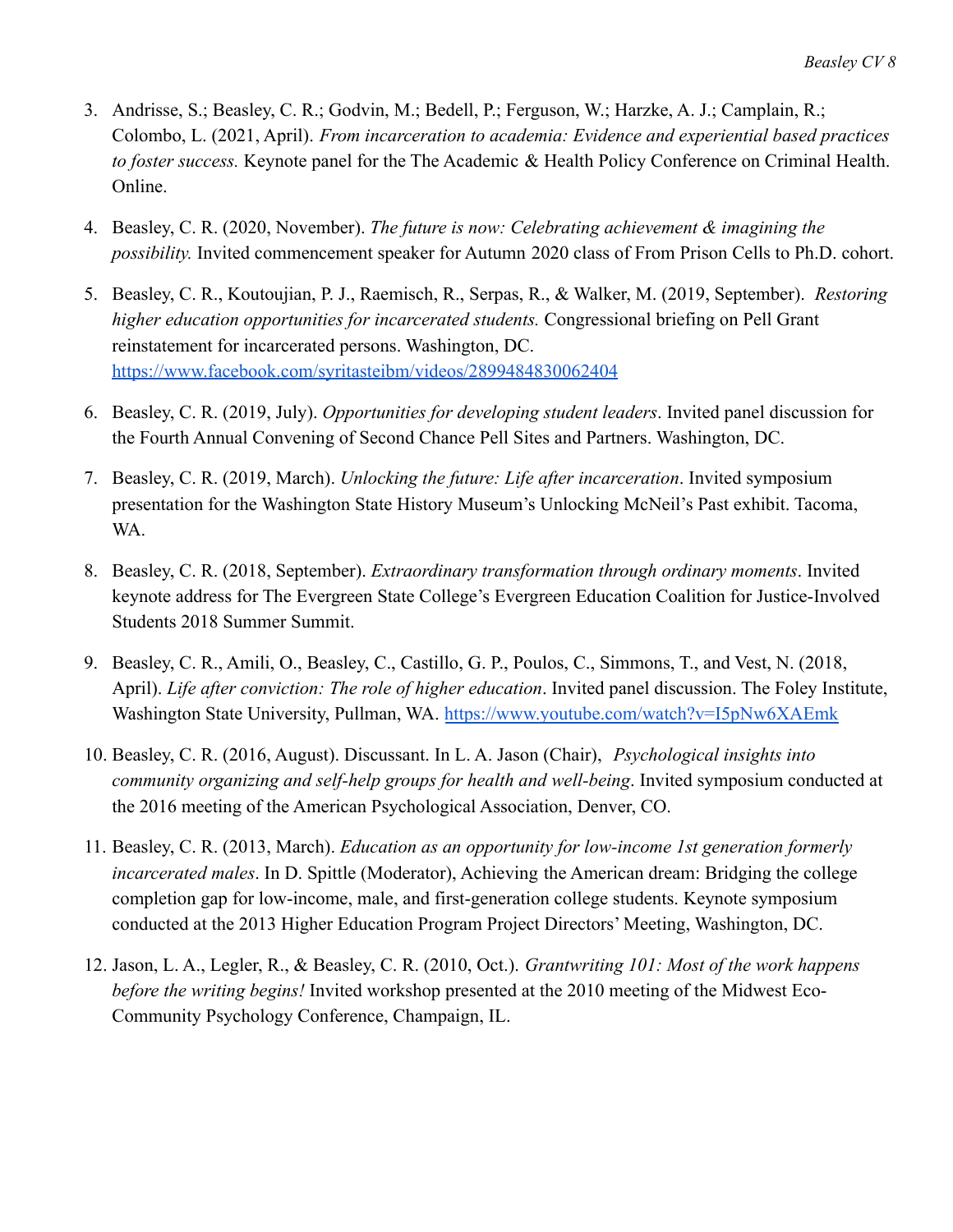### PEER REVIEWED PRESENTATIONS <sup>1</sup>indicates student co-presenters

- 1. Beasley, C. R. (2021, August). *Boxed out: Systematic exclusion of marginalized groups from APA through its membership application*. In M. Wilcox & T. Taylor Erzen (Co-Chairs), Enfranchising the Disenfranchised: A Healing and Social Justice Conversation to 'Ban the Box.". Symposium conducted at the meeting of the American Psychological Association, Online. [https://drive.google.com/file/d/1\\_a7m2Yn\\_gRlrsq7odCGAs2xo3h7GLsgq/view?usp=sharing](https://drive.google.com/file/d/1_a7m2Yn_gRlrsq7odCGAs2xo3h7GLsgq/view?usp=sharing)
- 2. Beasley, C. R. (2021, June). *Imagining the possibilities: An asset-based model for self-transformation through postsecondary education after prison*. In C. Robinson (Chair), Unlocking Excellence: Advancing Postsecondary Success and Inclusion through Policy and Systems Change and Intervention for Students of Color. Symposium conducted at the meeting of the Society for Community Research and Action.
- 3. Peder, A., Beasley, C. R., Wilkinson, C., & Blakinger, K. (2021, March). *Tech & prison comms: The impact on recidivism*. Panel discussion conducted at SXSW Online. <https://online.sxsw.com/event/sxsw-online/planning/UGxhbm5pbmdfMzM1NTk3>
- 4. Beasley, C. R., Mitchell, M., Van Velzen, D., & Kirk, A. (2018, November). *Building a Washington statewide consortium for prison and post-prison higher education*. In T. Erzen (Moderator), Collaborating to Form Statewide and In-Prison Networks. Symposium conducted at the 2018 National Conference on Higher Education in Prison, Indianapolis, IN.
- 5. Beasley, C. R. (2016, August). *Situational analysis: A next generation tool for complex multi-level theory generation*. In D. Glenwick (Chair), Community-based research methodologies--qualitative, quantitative, and mixed methods. Symposium conducted at the meeting of the American Psychological Association, Denver, CO.
- 6. Beasley, C. R. (2016, August). *Third-order change as a systems theory for community psychology*. In D. Glenwick & S. McMahon (Co-Chairs), The role of theory in community-based interventions. Symposium conducted at the meeting of the American Psychological Association, Denver, CO.
- 7. Beasley, C. R. (2016, March). *Team-based community problem solving pedagogy*. In C. R. Beasley (Chair), Community-psychology infused pedagogy: Integrating CP principles in the classroom. Symposium conducted at the 2016 annual conference of the Eastern Psychological Association, New York, NY.
- 8. Beasley, C. R. & Jason, L. A. (2015, June). *Measurement of person-environment fit in community settings: Industrial-organizational perspectives*. In D. Glenwick (Chair), Quantitative Approaches to Community-Based Research. Symposium conducted at the 2015 Biennial Conference of the Society for Community Research & Action, Lowell, MA.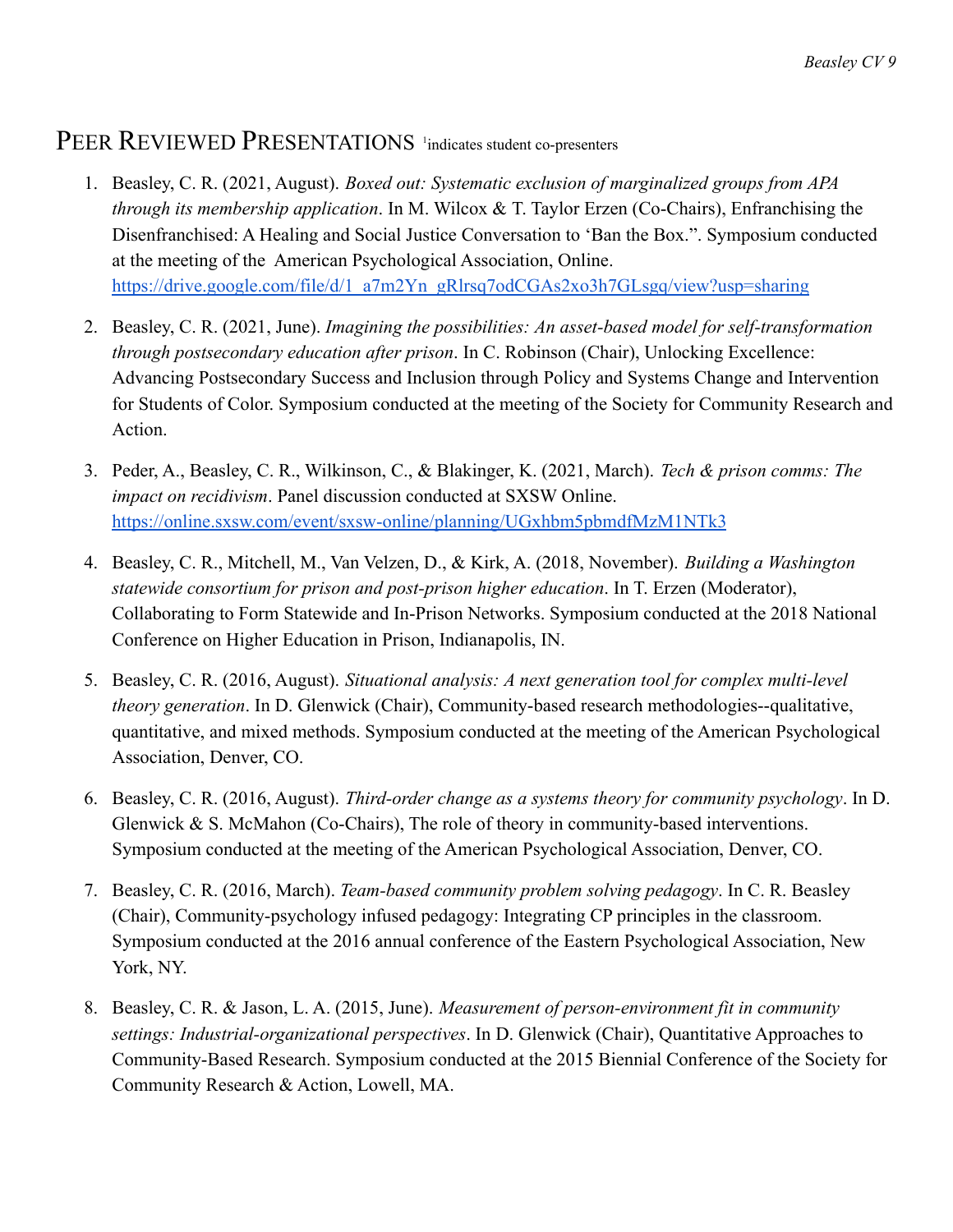- 9. Beasley, C. R. (2014, August). *Addressing disparities and institutionalization of prisoners through college education programs*. In H. A. Neville (Chair),, Stopping the revolving door: Successful prison reentry efforts. Symposium conducted at the 2014 Annual Meeting of the American Psychological Association, Washington, D.C.
- 10. Beasley, C. R. (2013, November). *Testing multilevel theories through multilevel structural equation modeling*. In C. R. Beasley (Chair), Modern methods of community data analysis. Symposium conducted at the 2013 meeting of the Midwest Ecological-Community Psychology Conference, Chicago, IL. \*Honorable mention for best group format presentation
- 11. Beasley, C. R. & Jason, L. A. (2013, August). *Person-environment fit and recovery home tenure: An MSEM path model*. In L. A. Jason (Chair), Substance abuse issues. Symposium conducted at the 2013 meeting of the American Psychological Association, Honolulu, HI.
- 12. Beasley, C. R. & Jason, L. A. (2013, June). *Person-environment fit and recovery home citizenship: An MSEM path model*. In D. Glenwick & Leonard A. Jason (Chairs), Innovative methodological approaches to community-based research: Theory and application. Symposium conducted at the 2013 Biennial Conference of the Society for Community Research & Action, Coral Gables, FL.
- 13. Beasley, C. R., Jason, L. A., & Miller, S. A. (2011, June). *Measurement of person-environment fit in community settings: Industrial-organizational perspectives*. In B. Hunter (Chair), Person-environment fit, empowerment, sense of community, and disclosure/stigma theories and their relationship to values and methods in community psychology. Symposium conducted at the 2011 Biennial Conference of the Society for Community Research & Action, Chicago, IL.
- 14. Beasley, C. R., Torres-Harding, S., & Pedersen, P. J. (2011, June). *Untangling the wires: A computerized "virtual" model for LGBT speaker panels*. In P. Ji (Chair), Educational approaches to promoting social justice for LGBT communities. Symposium conducted at the 2011 Biennial Conference of the Society for Community Research & Action, Chicago, IL.
- 15. Beasley, C., Watson, E. & Hartig, J. (2010, Oct.). *Person-environment fit*. In C.R. Beasley (Chair), Bridging the fields of industrial/organizational and community psychology. Symposium conducted at the 2010 meeting of the Midwest Eco-Community Psychology Conference, Champaign, IL.
- 16. Beasley, C. R. (2009, February). *Methamphetamine use among men who have sex with other men*. Literature review presented at the Midwest Bisexual, Lesbian, Gay, Transgender, and Allies College Conference, University of Indiana – Bloomington, IN..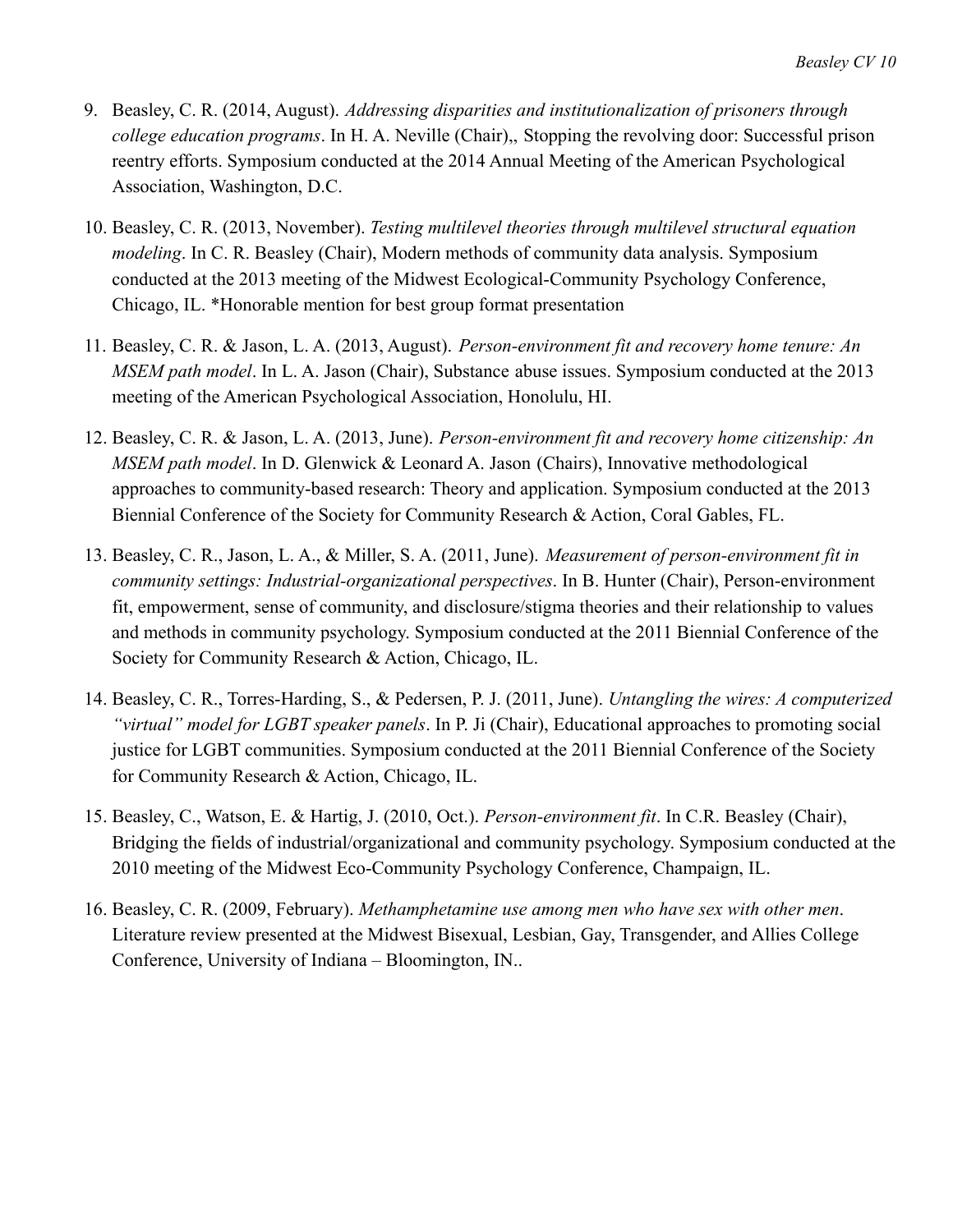### OTHER INVITED TALKS <sup>1</sup>indicates student co-presenters

- 1. Beasley, C. R. (2022, February). University of Washington professor locked out of the American Psychological Association. Speech to American Psychological Association Council of Representatives, Online.
- 2. Beasley, C. R., Hibbard, P., Izquierdo, B., & McTier Jr., T. (2022, January). *Researchers with lived legal system experience*. Invited panel discussion for DCS AltAc + Oregon Social Learning Center Presents, Online.
- 3. Beasley, C. R. (2021, August). *Building communities and forging pathways for post-prison higher education*. Invited presentation for the monthly meeting of Pierce County Community Partnership for Transition Services, Online.
- 4. Ishem, L. and Beasley, C. R. (2020, June). *Ethics of community engagement*. In A. Yerena, A. and R. Casas (co-leads). University of Washington Community-Engaged Pedagogy Community of Practice.
- 5. Soto, O. F., Jones, M. & Beasley C. R. (2019, January). Reintegration and Entering Academia Speakers. In C. Terrell, O. F. Soto, & M. Salinas (colloquium organizers), *Outlaw(ed) Intellectuals: Critiquing Structures of Power*. University of California, Santa Barbara.
- 6. Beasley, C. R. (2018, November). Moderator. *Improving campus climate for formerly incarcerated students*. Invited panel discussion at Olympic College. Bremerton, WA.
- 7. Beasley, C. R. (2018, June). Moderator. *Building statewide efforts to expand access and better coordinate postsecondary education*. Invited keynote plenary panel at the third annual convening of the Second Chance Pell Partners. Detroit, MI.
- 8. Beasley, C. R. (2018, March). *Failing forward toward justice*. Local Engagement, Community Impact Lecture Series invited presentation for the Freedom Education Project Puget Sound, Tacoma, WA.
- 9. Majer, J., Polcin, D., Jason, L., Beasley, C. R., & Borkman, T. (2015, September). *Brainstorming with researchers*. Invited discussion conducted at the 17th annual Oxford House World Convention.
- 10. Beasley, C. R. (Chair). (2015, March). *Reimagining behavioral health to improve population health*. Invited symposium conducted at the annual meeting of the Eastern Psychological Association, Philadelphia, PA.
- 11. Beasley, C. R. (2016, October). Research update. In E. Smith (Moderator), *Latest Research*. Invited symposium conducted at the 18th annual Oxford House World Convention.
- 12. Beasley, C. R. (2014, September). Research update. In P. Stevens (Moderator), *Latest Research*. Invited symposium conducted at the 16th annual Oxford House World Convention.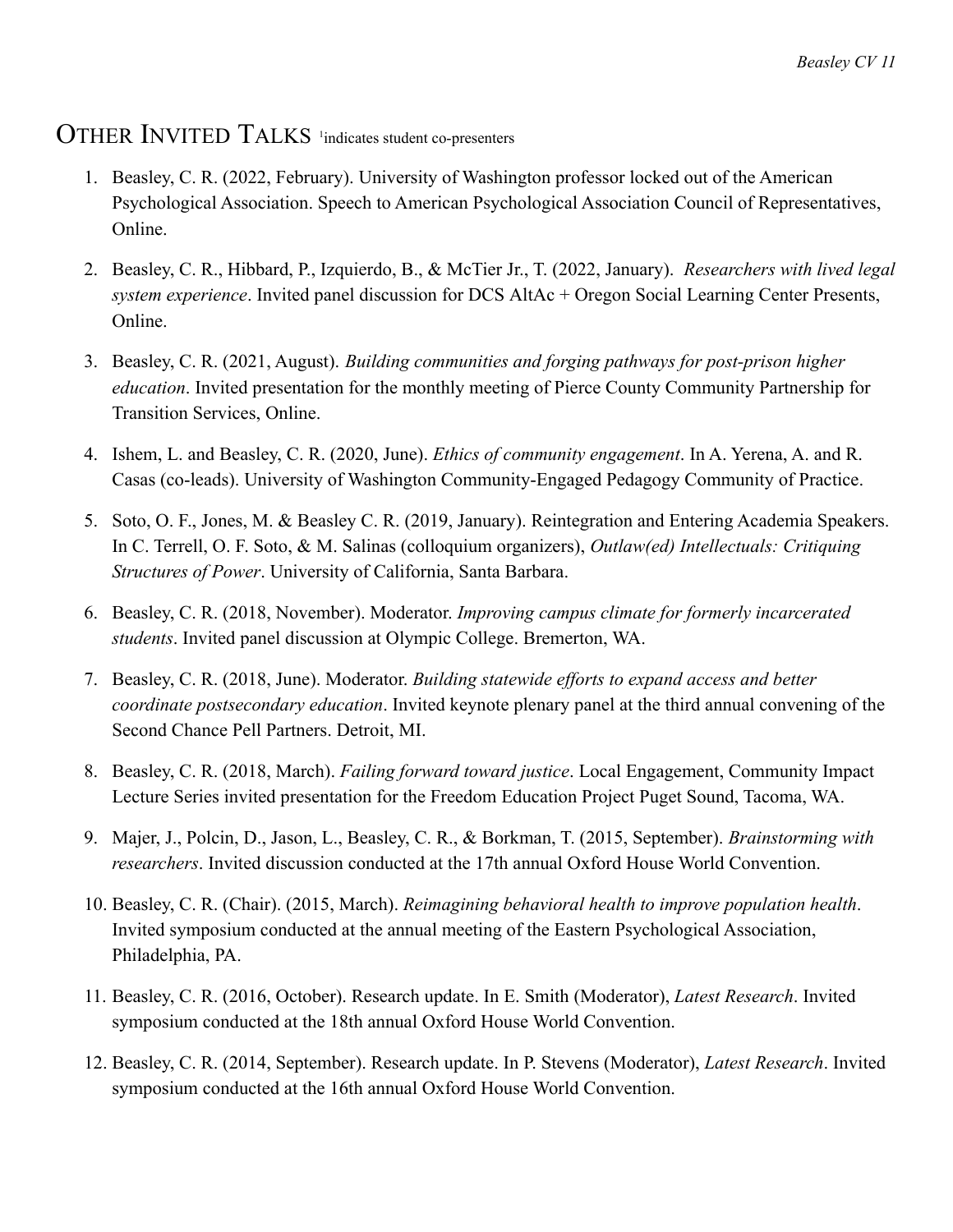- 13. Beasley, C. R. (2014, September). Why behavioral research matters. In L. Jason (Moderator), *Why Behavioral Research Matters*. Invited symposium conducted at the 16th annual Oxford House World Convention.
- 14. Beasley, C. R. (2013, September). Research update. In P. Stevens (Moderator), *Latest DePaul Research*. Invited symposium conducted at the 15th annual Oxford House World Convention.
- 15. Beasley, C. R. (2013, September). *Why behavioral research matters*. In L. Jason (Moderator), *Why Behavioral Research Matters*. Invited symposium conducted at the 15th annual Oxford House World Convention.
- 16. Beasley, C. R. (2012, September). *Person-environment fit, satisfaction, & expected Stay in Oxford House*. In D. Cihon (Moderator), DePaul publications update. Invited symposium conducted at the 14th Annual Oxford House World Convention, Oklahoma City, OK.
- 17. Beasley, C. R. (2012, September). *Lifting the veil on Oxford House research*. In P. Stevens (Moderator), Latest DePaul research. Invited symposium conducted at the 14th Annual Oxford House World Convention, Oklahoma City, OK.
- 18. Beasley, C. R. (2012, September). *Reentry to Oxford House: The importance of hope and experience*. In M. Walker (Moderator), Reentry from incarceration. Invited symposium conducted at the 14th Annual Oxford House World Convention, Oklahoma City, OK.

#### PEER REVIEWED SYMPOSIA & DISCUSSIONS <sup>1</sup>indicates student co-presenters

- 1. Bae, J., Beasley, C. R. (moderator), Chochos, G. T., Davis, Z., & McTier, T. (2021, November). *Fostering inclusive leadership of prison-based postsecondary education: A roundtable discussion*. Roundtable discussion conducted at the 2021 National Conference on Higher Education in Prison, Denver, CO.
- 2. Beasley, C. R. (2018, November). Moderator. *Organizing a national network of formerly incarcerated college graduates*. Symposium presented at the 2018 National Conference on Higher Education in Prison, Indianapolis, IN.
- 3. Wall, J. M. (moderator), Kauffman, K., Jones, M., & Beasley, C. R. (2018, November). *Ending discrimination in higher education against post-incarcerated students and employees*. Discussion conducted at the 2018 National Conference on Higher Education in Prison, Indianapolis, IN.
- 4. Beasley, C. R. (2018, September). Moderator. *Justice-involved student stories*. The Evergreen State College's Evergreen Education Coalition for Justice-Involved Students 2018 summer summit, Olympia, WA.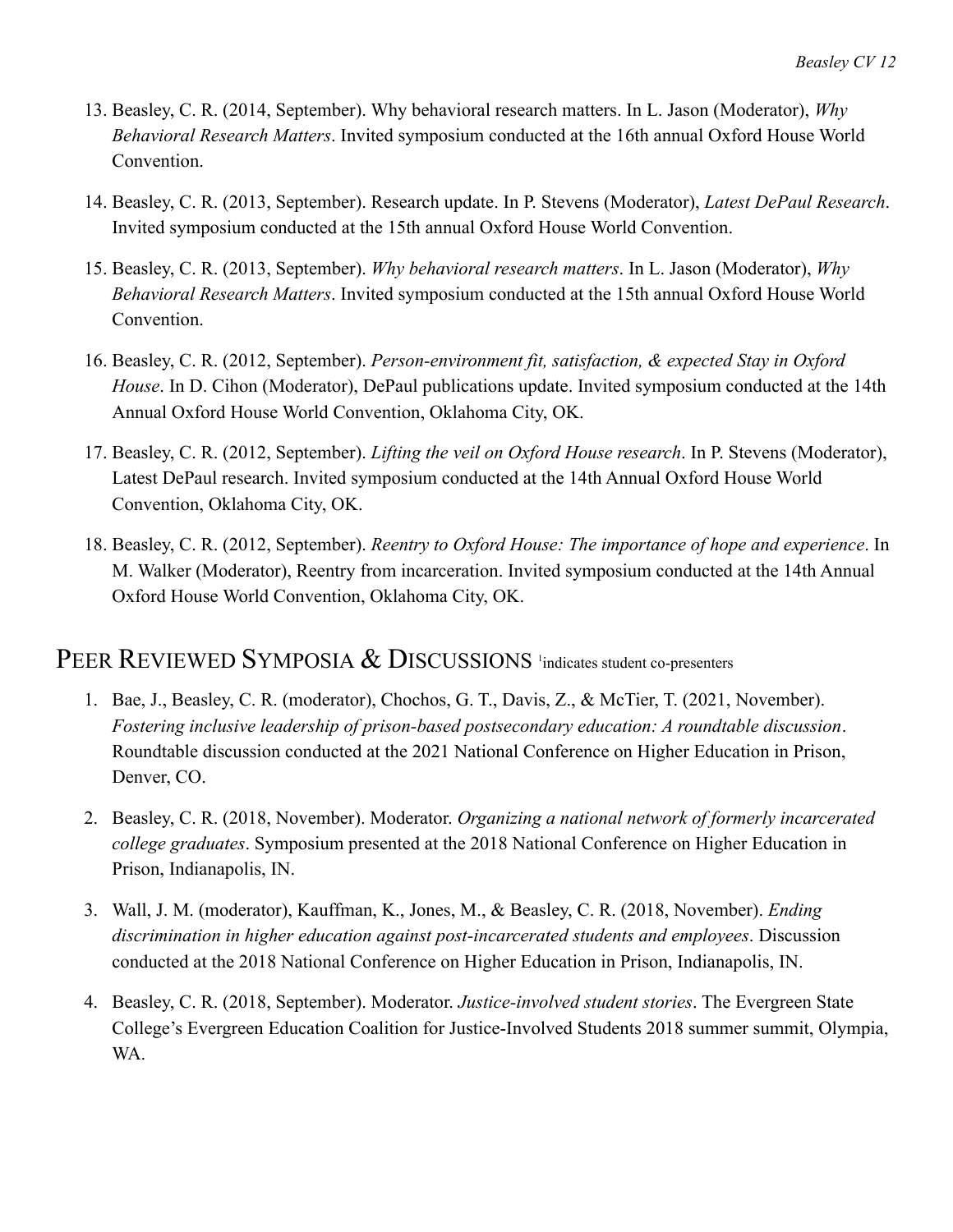- 5. Beasley, C. R. (2016, March). *Team-based community problem solving pedagogy*. In C. R. Beasley (Chair), Community-psychology infused pedagogy: Integrating CP principles in the classroom. Symposium conducted at the 2016 annual conference of the Eastern Psychological Association, New York, NY.
- 6. Beasley, C. R. (Co-Chair), Jenkins, R., Valenti, M. (2015, March). *LGBT Resilience across Cultures: An Upcoming AJCP Special Section*. Symposium conducted at the 2015 Biennial Conference of the Society for Community Research & Action, Lowell, MA.
- 7. Whipple, C., Callahan, S., Campagna, K., Lopez Tamayo, R., Beasley, C., Kithuri, E., Reed, J., Chiaromonte, D., Wilson, R., Jason, L. A. (2015, June). *Considering Ferguson: The implications of violent and non-violent civil resistance*. Roundtable discussion conducted at the 2015 Biennial Conference of the Society for Community Research & Action, Lowell, MA.
- 8. Beasley, C. R. (Chair). Schlehofer, M., Jay, L., Wilsey, S., Boulus, M., <sup>1</sup>Freeman, K., <sup>1</sup>Freire-Barrios, C., Nguyen, A., Ronayne, M. (2015, March). *A transdisciplinary theoretical, empirical, and applied discussion on community engagement*. Roundtable discussion conducted at the annual meeting of the Eastern Psychological Association, Philadelphia, PA.
- 9. Beasley, C. R. (moderator), Harvey, R. (moderator), Ferrari, J. R., Hall, T., Howe, S., Olson, B., Jason, L. A. (2014, May). *Raising paradox: Examining seemingly ironic conservative community psychology through debate*. Roundtable discussion presented at the 86th Annual meeting of the Midwestern Psychological Association, Chicago, IL.
- 10. Callahan, S. (moderator), Beasley, C. R., Nisle, S., Douglass, P., Ciobotaru, S., <sup>1</sup>Bloomer, C., Bahena, A., Rodriguez, J., Campagna, K., & Jason, L. A. (2014, May). *After incarceration: An Exploration of barriers to community reentry*. Roundtable discussion presented at the 86th Annual meeting of the Midwestern Psychological Association, Chicago, IL.
- 11. Beasley, C. R., Aber, M. S., <sup>1</sup>Calabra, K., Cellar, D., <sup>1</sup>Dekhtyar, M., Flores, S., Jason, L. A., Kinoti, E., Martinez, A., Olson, B., Stevens, E., & Yang, C. (2012, May). *Multidisciplinary perspectives on theories and processes of community-building*. Roundtable discussion presented at the 84th Annual meeting of the Midwestern Psychological Association, Chicago, IL.
- 12. Sinakhone, J., Beers, K., Beasley, C. R, Buchanan, B., Contreras, R., Digangi, J., Droege, J., et al. (2012, May). *Understanding the needs of ex-offenders in substance abuse recovery*. Roundtable discussion presented at the 84th Annual meeting of the Midwestern Psychological Association, Chicago, IL.
- 13. Beasley, C. R. (co-Chair), Jenkins, R. (co-Chair), Anderson, C., Harper, G., Munar, D., & Valenti, M. (2011, June). *New directions for public policy affecting LGBT people: What is the role of research?* Roundtable discussion conducted at the 2011 Biennial Conference of the Society for Community Research & Action, Chicago, IL.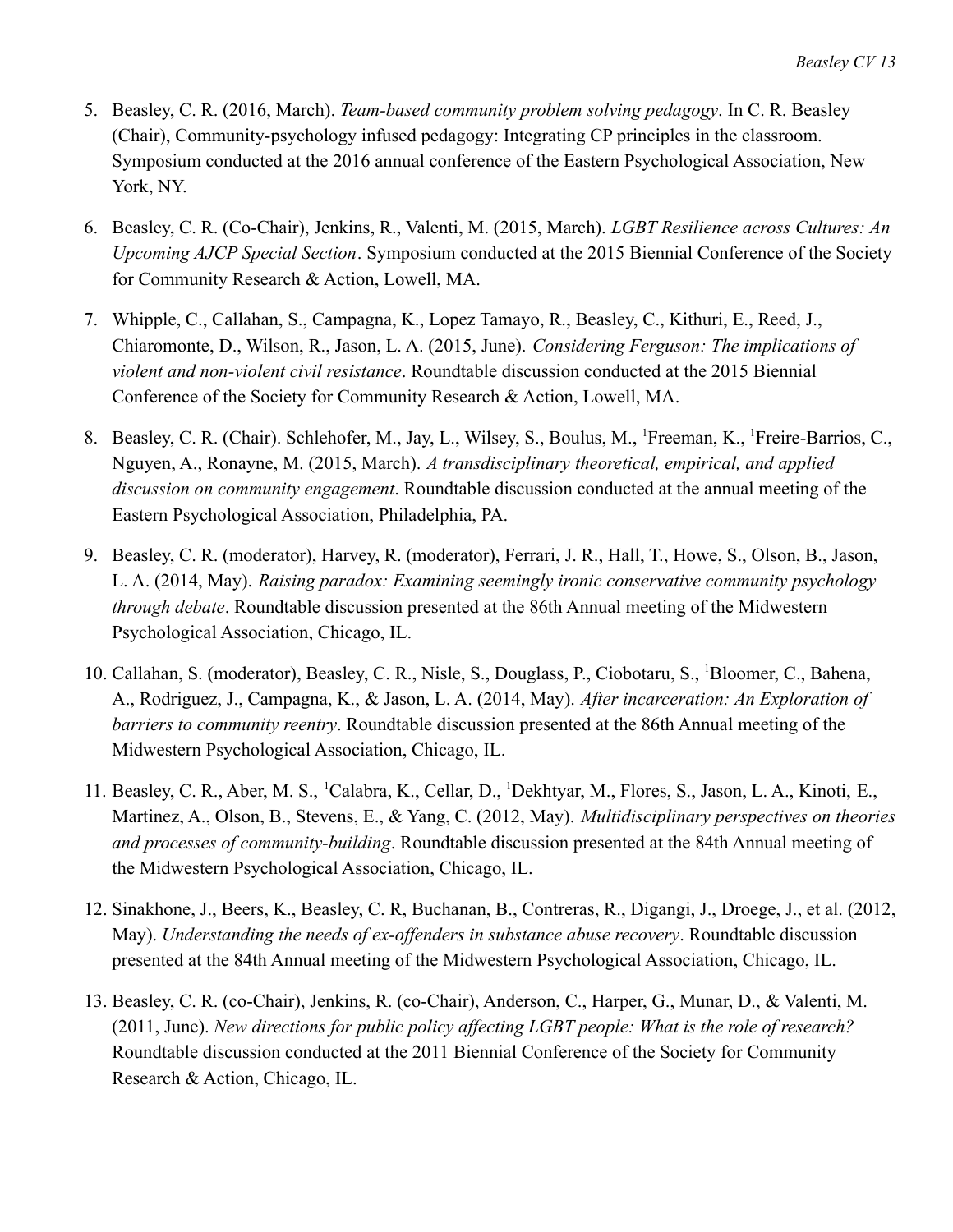- 14. Beasley, C. R., Fowler, P. J., Adams, M., Olson, B. D., & Jason, L. A. (2010, April). *Beyond the individual: community and environmental levels of analysis*. Roundtable discussion conducted at the 2010 meeting of the Midwestern Psychological Association, Chicago, IL.
- 15. Keys, C., Back, L., Beasley, C. R., Bottom, T., Brubacher, M., Janulis, P., Llemos, D., Ong, K. (2010, April). *Light at the end of the funnel*. Roundtable discussion conducted at the 2010 meeting of the Midwestern Psychological Association, Chicago, IL.
- 16. Jason, L., Olga Reyes, K., Aase, D., Mueller, D., Walt, L., Hunter, B., Harvey, R., Stevens, E., Washington, L., Timpo, P., Harris, C., Bachrach, J., Marez, S., Beasley, C. R., Olson, B., Angulo, R., Czarlinski, J., & Chavarria, J. (2009, May). *Empowering communities to deal with addiction, poverty, homelessness, and crime*. Roundtable discussion conducted at the 81st Midwest Psychological Association Meeting.

#### PEER REVIEWED POSTER PRESENTATIONS <sup>1</sup>indicates student co-presenters

- 1. Graham, B., Lein, A., Boulus, M., Beasley, C. R., Steward-Brown, K., Barile, J. (2016, August). *Society for Community Research and Action (APA Div. 27): Community Psychology Early Career Interest Group*. Poster presentation conducted at the 2016 meeting of the American Psychological Association, Denver, CO.
- 2. <sup>1</sup>Stecker, E. M., Beasley, C. R. (2016, March). *The prevalence of medically assisted treatment and associated attitudes in Maryland Oxford House addiction recovery homes*. Poster presented at the annual meeting of the Eastern Psychological Association, New York, NY.
- 3. <sup>1</sup>Calabra, K., Beasley, C. R., & Jason, L. A. (2012, May). *The impact of community characteristics on Oxford House recovery home survival*. Poster session presented at the 84th Annual meeting of the Midwestern Psychological Association, Chicago, IL.
- 4. Tabbert, J., Belyaev-Glantsman, O., Beasley, C. R., Jason, L.A. (2012, May). *Values of community psychology: AJCP titles review*. Poster session presented at the 84th Annual meeting of the Midwestern Psychological Association, Chicago, IL.
- 5. <sup>1</sup>Yang, C., <sup>1</sup>Dekhtyar, M., Beasley, C. R., Jason, L. A., Ferrari, J. R. (2011, June). *Examining transgender resident experiences in Oxford House*. Poster presented at the 2011 Biennial Conference of the Society for Community Research & Action, Chicago, IL.
- 6. <sup>1</sup>Dekhtyar, M., Beasley, C. R., Jason, L. A., Ferrari, J. R. (2011, June). *Hope as a predictor of reincarceration among mutual-help recovery home residents*. Poster presented at the 2011 Biennial Conference of the Society for Community Research & Action, Chicago, IL.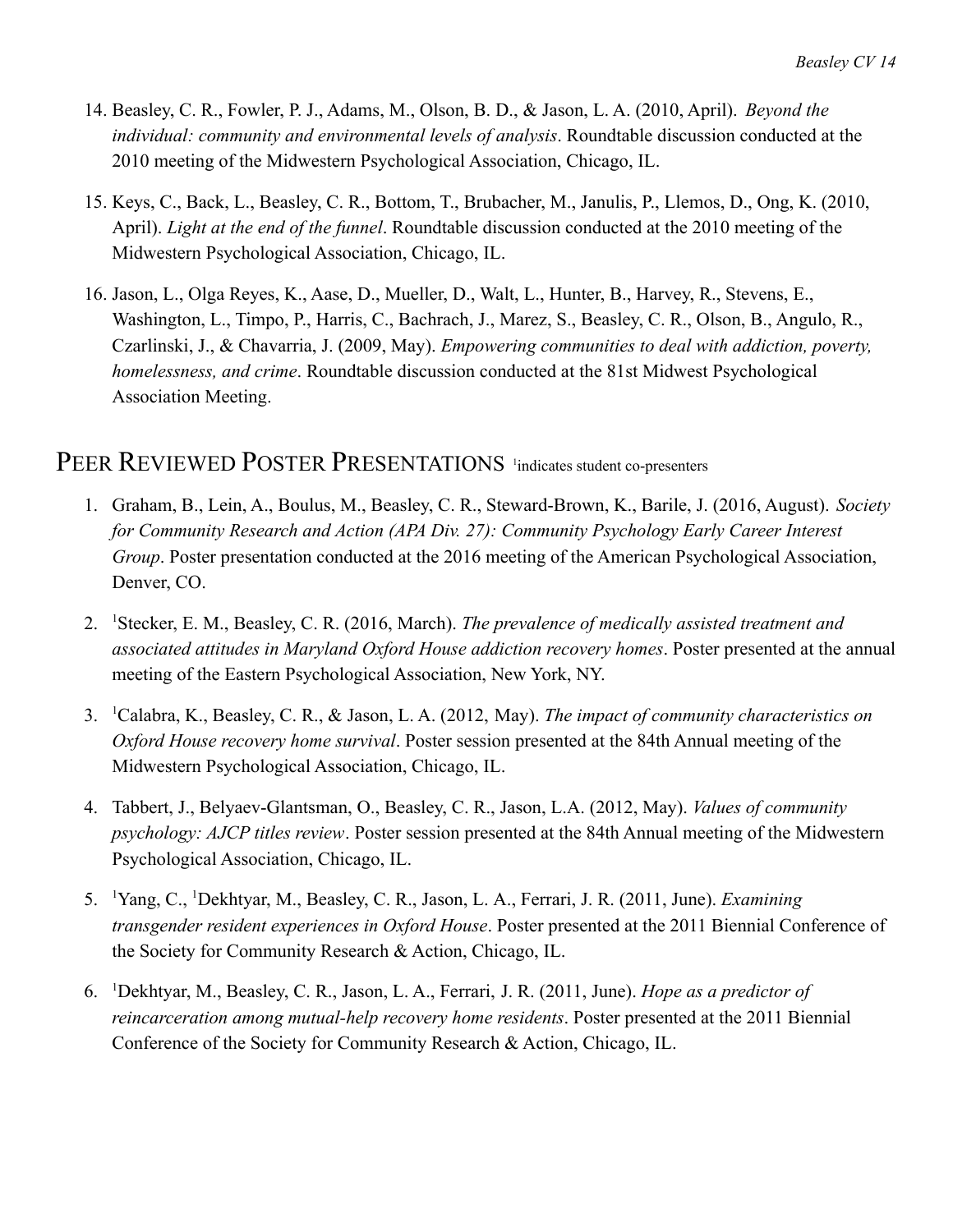- 7. Beasley, C. R., Torres-Harding, S., Pedersen, P. J. (2010, Aug.). *Untangling the wires: using technology for diversity education*. Poster presentation at the 2010 meeting of the American Psychological Association, San Diego, CA.
- 8. Beasley, C. R., Miller, S. A., Jason, L.A., Stevens E., & Ferrari, J. R. (2010, April). *Person-environment interactions: legal referral and house experience*. Poster presentation at the 2010 meeting of the Midwestern Psychological Association, Chicago, IL.

#### OTHER PRESENTATIONS 1 indicates student co-presenters

- 1. Pagano, M., Isozaki, L., Sivadas, E., Hershberg, R., & Beasley, C. R. (2018, October). *Expanding the base of engaged scholarship through faculty development*. Presentation at the 2018 Engagement Scholarship Consortium Conference. Minneapolis, MN.
- 2. Beasley, C. R. & <sup>1</sup>Lankford, J. (2018, May). *Community-based participatory action research for post-prison higher education*. Society for Community Research and Action Special Interest Group Learning Community Talk.
- 3. Beasley, C. R. (2018, March). *Using research and action to promote the education and empowerment of formerly incarcerated people*. Brown Bag presentation for the School of Interdisciplinary Arts & Sciences at the University of Washington Tacoma, WA.
- 4. Beasley, C. R. (2018, February). *Barriers to a fair chance to education*. Washington Senate legislative testimony provided for the Washington Fair Chance to Education Act (SB 6582).
- 5. Beasley, C. R. (2017, December). *Community-based participatory action research for prison-to-college transitions*. Psychology Research Seminar Series presentation for the Division of Social, Behavioral, and Human Sciences at the University of Washington Tacoma, WA.
- 6. <sup>1</sup>Stecker, E. M., Beasley, C. R. (2015, October). *The prevalence of medically assisted therapy and associated attitudes in Maryland Oxford Houses*. Poster presented at the annual John S. Toll Summer Science Research Program Academic Showcase, Chestertown, MD.
- 7. Beasley, C. R. (2013, March). *Education as an opportunity for low-income 1st generation formerly incarcerated males*. In D. Spittle (Moderator), Achieving the American dream: Bridging the college completion gap for low-income, male, and first-generation college students. Keynote symposium conducted at the 2013 Higher Education Program Project Directors' Meeting, Washington, DC.

## MEDIAAPPEARANCES / INTERVIEWS

1. Craig, C. (2021, Spring). Alumnus profile: Christopher Beasley. *Scientia* (DePaul University alumni College of Science and Health newsletter).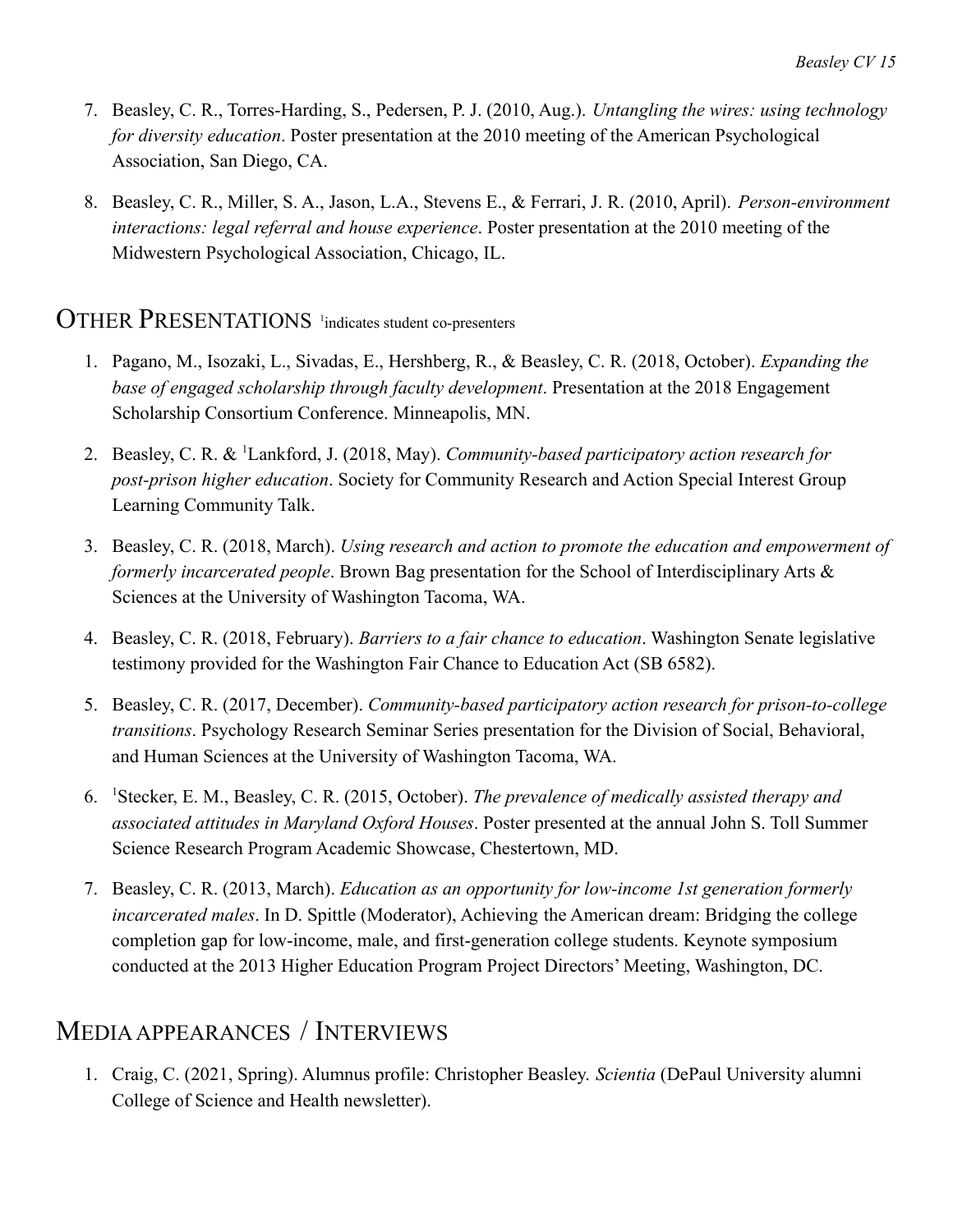[https://edition.pagesuite-professional.co.uk/html5/reader/production/default.aspx?pubname=&pubid=d7](https://edition.pagesuite-professional.co.uk/html5/reader/production/default.aspx?pubname=&pubid=d7f2d9af-0108-46ac-a216-90a1c54992c8) [f2d9af-0108-46ac-a216-90a1c54992c8](https://edition.pagesuite-professional.co.uk/html5/reader/production/default.aspx?pubname=&pubid=d7f2d9af-0108-46ac-a216-90a1c54992c8)

- 2. Levin, G. (2021, Spring). Living community psychology: Christopher Beasley. *Community Psychologist.* [https://www.scra27.org/files/7116/1731/2527/TCP\\_Spring\\_2021\\_V542\\_Final.pdf](https://www.scra27.org/files/7116/1731/2527/TCP_Spring_2021_V542_Final.pdf)
- 3. Sclari, B. (2020, December). *After prison: A scholar and a mentor (reprint)*. The Suburban Times. <https://thesubtimes.com/2020/12/29/after-prison-a-scholar-and-a-mentor/>
- 4. University of Washington Tacoma. (2020, December). *After prison (reprint*). *University of Washington Tacoma News.* <https://magazine.washington.edu/feature/after-prison-christopher-beasley-is-a-scholar-and-a-mentor/>
- 5. Gewin, V. (2019, October). Moving from prison to a PhD. *Nature. <https://www.nature.com/articles/d41586-019-03370-1>*
- 6. Lucente, E. (2018, October). Professor spotlight: Meet Dr. Chris Beasley. *The Tacoma Ledger*. <http://thetacomaledger.com/2018/10/15/professor-spotlight-meet-dr-chris-beasley/>
- 7. Wilson-Edge, E. & Burkhardt, J. (2017). Chris Beasley builds a pipeline. *UW Tacoma News and Information*. <https://www.tacoma.uw.edu/news/article/chris-beasley-builds-pipeline>

# INTERVIEWS & PODCASTS

- 1. Felony, Inc. (2019, August). Ex-felons to the head of the class Chris Beasley, Formerly Incarcerated College Grads Network. (podcast). [https://soundcloud.com/felonyincpodcast/75-ex-felons-to-the-head-of-the-class-chris-beasley-formerly-i](https://soundcloud.com/felonyincpodcast/75-ex-felons-to-the-head-of-the-class-chris-beasley-formerly-incarcertated-college-grads-network) [ncarcertated-college-grads-network](https://soundcloud.com/felonyincpodcast/75-ex-felons-to-the-head-of-the-class-chris-beasley-formerly-incarcertated-college-grads-network)
- 2. Paw'd Defiance. (2019, May). Building a prison to college pipeline. (podcast). <https://www.buzzsprout.com/265902/1119125-building-a-prison-to-college-pipeline>

# MEDIA MENTIONS

- 1. D'Antonio, J. (2019, September). *Education Can Restore Hope for Incarcerated Individuals*. Friends Committee on National Legislation Updates. <https://www.fcnl.org/updates/2019-09/education-can-restore-hope-incarcerated-individuals>
- 2. Press Release Desk (2019, February). 'Life After Incarceration' Symposium This Weekend. Patch. <https://patch.com/washington/puyallup/life-after-incarceration-symposium-weekend>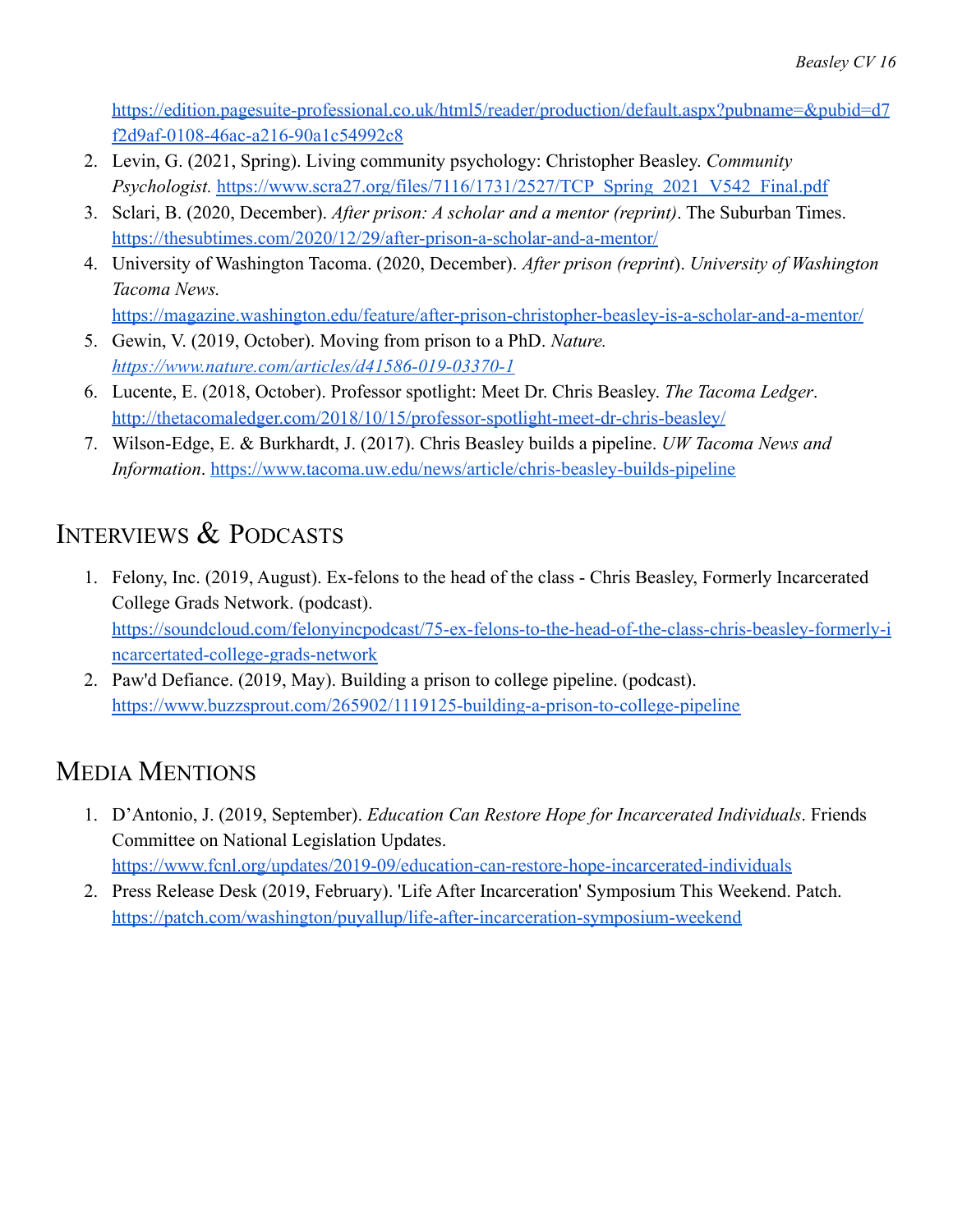# COLLEGE/UNIVERSITY SERVICE

| $2022 -$ Present | <b>Strategic Planning Committee</b><br>University of Washington Tacoma                                                                                                                            |
|------------------|---------------------------------------------------------------------------------------------------------------------------------------------------------------------------------------------------|
| $2022 -$ Present | Search Committee: Corporate & Foundation Relations and Stewardship Officer<br>University of Washington Tacoma                                                                                     |
| $2022 -$ Present | Presidential Task Force on Employment Criminal Background Checks<br>University of Washington                                                                                                      |
| $2020$ – Present | Tri-Campus Coalition Building for Post-Prison Higher Education<br>University of Washington                                                                                                        |
| $2019$ – Present | Faculty Advisor, Formerly Incarcerated Student Association<br>University of Washington Tacoma                                                                                                     |
| $2018 - Present$ | Legal Pathways Program Faculty Advisory Board<br>University of Washington Tacoma                                                                                                                  |
| $2018 -$ Present | <b>SAIS Dean's Diversity Advisory Council</b><br>University of Washington Tacoma                                                                                                                  |
| $2017$ – Present | Social Science Research Methods Minor Coordinator<br>University of Washington Tacoma                                                                                                              |
| $2017$ – Present | Husky Post-Prison Pathways Development<br>University of Washington Tacoma<br>Coordinating initial work to strengthen UWT systems for recruiting and supporting<br>formerly incarcerated students. |
| $2019 - 2020$    | Search Committee Chair: SBHS Full-Time Temporary Psychology Lecturer<br>University of Washington Tacoma                                                                                           |
| $2018 - 2018$    | Search Committee: Assistant Professor of Clinical/Counseling Psychology<br>University of Washington Tacoma                                                                                        |
| $2017 - 2019$    | Master of Arts in Interdisciplinary Studies Steering Committee<br>University of Washington Tacoma                                                                                                 |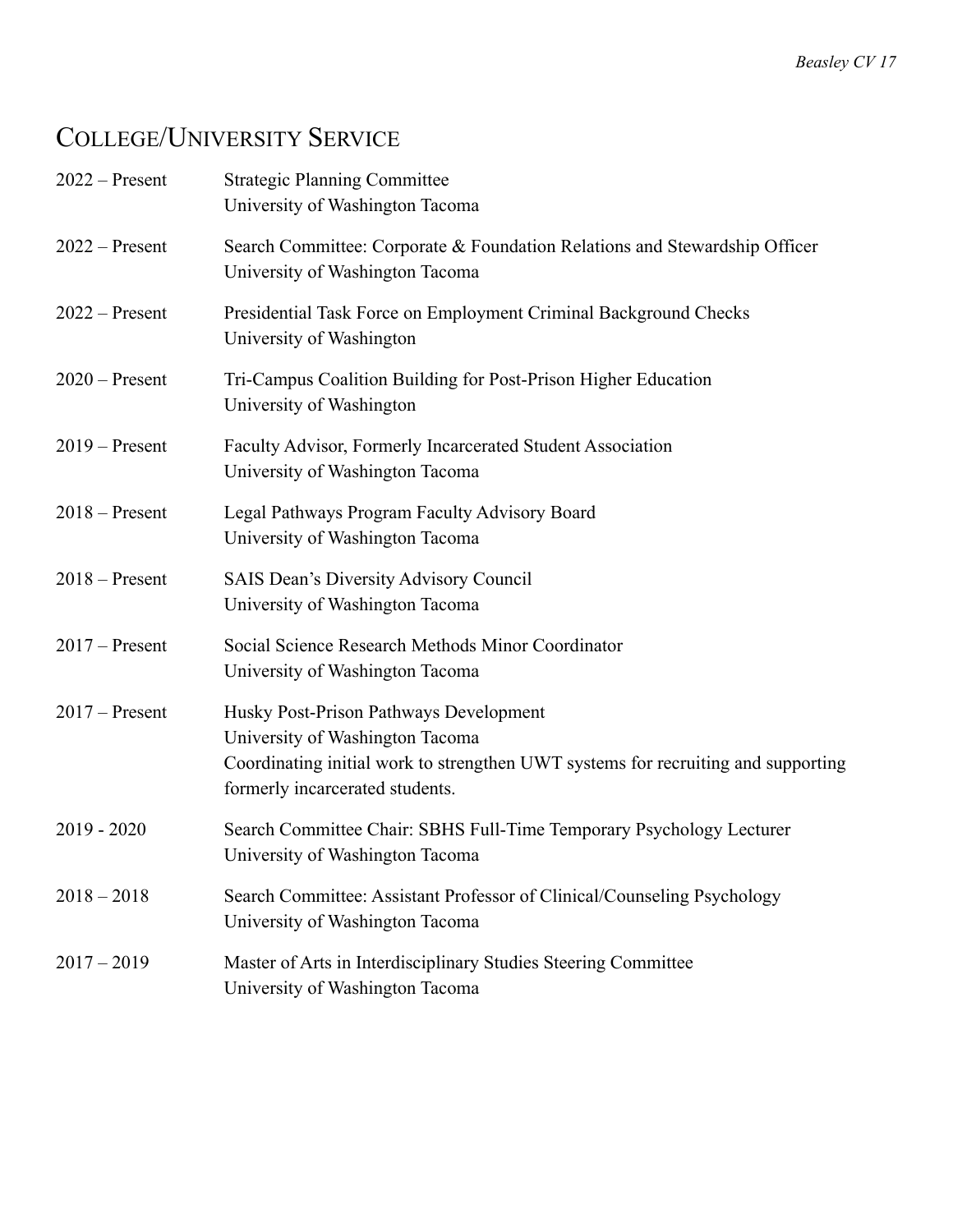| $2017 - 2018$ | <b>MAIS Advisor</b><br>University of Washington Tacoma<br>Providing support for MAIS graduate students and supervising master's degree thesis<br>development. |
|---------------|---------------------------------------------------------------------------------------------------------------------------------------------------------------|
| $2017 - 2018$ | Faculty Advisor, Collaborative Association for Reintegration and Education<br>University of Washington Tacoma                                                 |
| $2016 - 2017$ | First Year Advising<br><b>Washington College</b>                                                                                                              |
| $2016 - 2017$ | Psychology Major Advisor<br>Department of Psychology, Washington College                                                                                      |
| $2016 - 2017$ | West Hall (Science Dorm) Faculty Advisor<br><b>Washington College</b>                                                                                         |
| $2015 - 2017$ | <b>Student Life Committee Chair</b><br>Department of Psychology, Washington College                                                                           |
| $2015 - 2017$ | William James Forum Fund Advisory Board<br><b>Washington College</b>                                                                                          |
| $2015 - 2017$ | <b>Faculty Advisor</b><br>Washington College K-Club Special Interest Group                                                                                    |
| $2015 - 2017$ | <b>Tobacco Task Force</b><br><b>Washington College</b>                                                                                                        |
| $2014 - 2017$ | <b>Website Coordinator</b><br>Department of Psychology, Washington College                                                                                    |
| $2014 - 2017$ | Poster Coordinator<br>Department of Psychology, Washington College                                                                                            |
| $2016 - 2016$ | <b>Summer Student Advising</b><br><b>Washington College</b>                                                                                                   |
| $2016 - 2016$ | Toll Summer Program Coordinator<br>John S. Toll Fellows Program, Washington College                                                                           |
| $2016 - 2016$ | <b>Faculty Advisor</b><br>Washington College E.R.O.S. Club<br>Interim advisor for campus LGBT group.                                                          |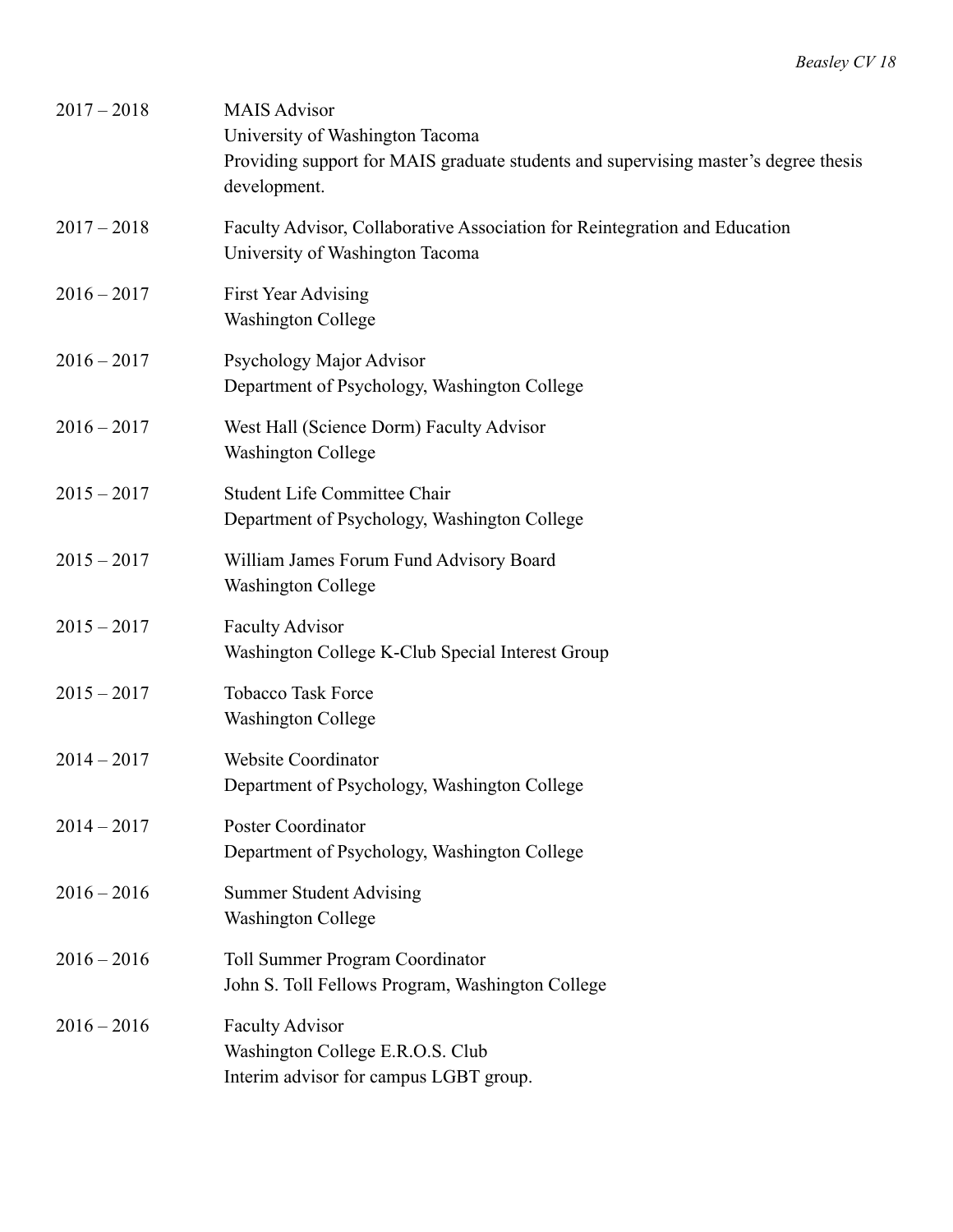| $2015 - 2016$ | Curriculum Assessment                                                                     |
|---------------|-------------------------------------------------------------------------------------------|
|               | Department of Psychology, Washington College                                              |
|               | Assessed curriculum for DPAP.                                                             |
| $2012 - 2013$ | Project Director                                                                          |
|               | Virtual Community Psychology Faculty Panel, DePaul University                             |
|               | Coordinated efforts to create an online system for prospective graduate students to learn |
|               | about the DePaul University Community Psychology Ph.D. program and potential faculty      |
|               | mentors.                                                                                  |
| $2008 - 2009$ | <b>Founding Member</b>                                                                    |
|               | Criminal Justice Work Group, Roosevelt University                                         |
|               |                                                                                           |

# SCHOLARLY SERVICE

| $2012$ – Present | Ad hoc Reviewer:                                                                        |
|------------------|-----------------------------------------------------------------------------------------|
|                  | <b>Urban Education</b>                                                                  |
|                  | American Journal of Community Psychology                                                |
|                  | Journal of Community Psychology                                                         |
|                  | The Review of Communication                                                             |
|                  | International Journal of Self-Help and Self-Care                                        |
|                  | Drug & Alcohol Review                                                                   |
|                  | <b>Educational Research</b>                                                             |
|                  | Journal of Economics & Management                                                       |
|                  | Journal of Homosexuality                                                                |
|                  | Worth Publishing                                                                        |
|                  | 2011, 2013, & 2019 Biennial Conferences of the Society for Community Research &         |
|                  | Action                                                                                  |
| $2021$ – Present | <b>Planning Committee</b>                                                               |
|                  | Rise Up Conference to Liberate Higher Education During and After Prison                 |
|                  | Conceptualized and drafted call for proposals, planned and implemented peer review      |
|                  | process, contributed to keynote planning, contributed to schedule planning, planned and |
|                  | implemented social media campaign, planned and implemented intermission music,          |
|                  | drafted and delivered planning committee opening statement, moderated two sessions,     |
|                  | secured sponsor.                                                                        |
|                  |                                                                                         |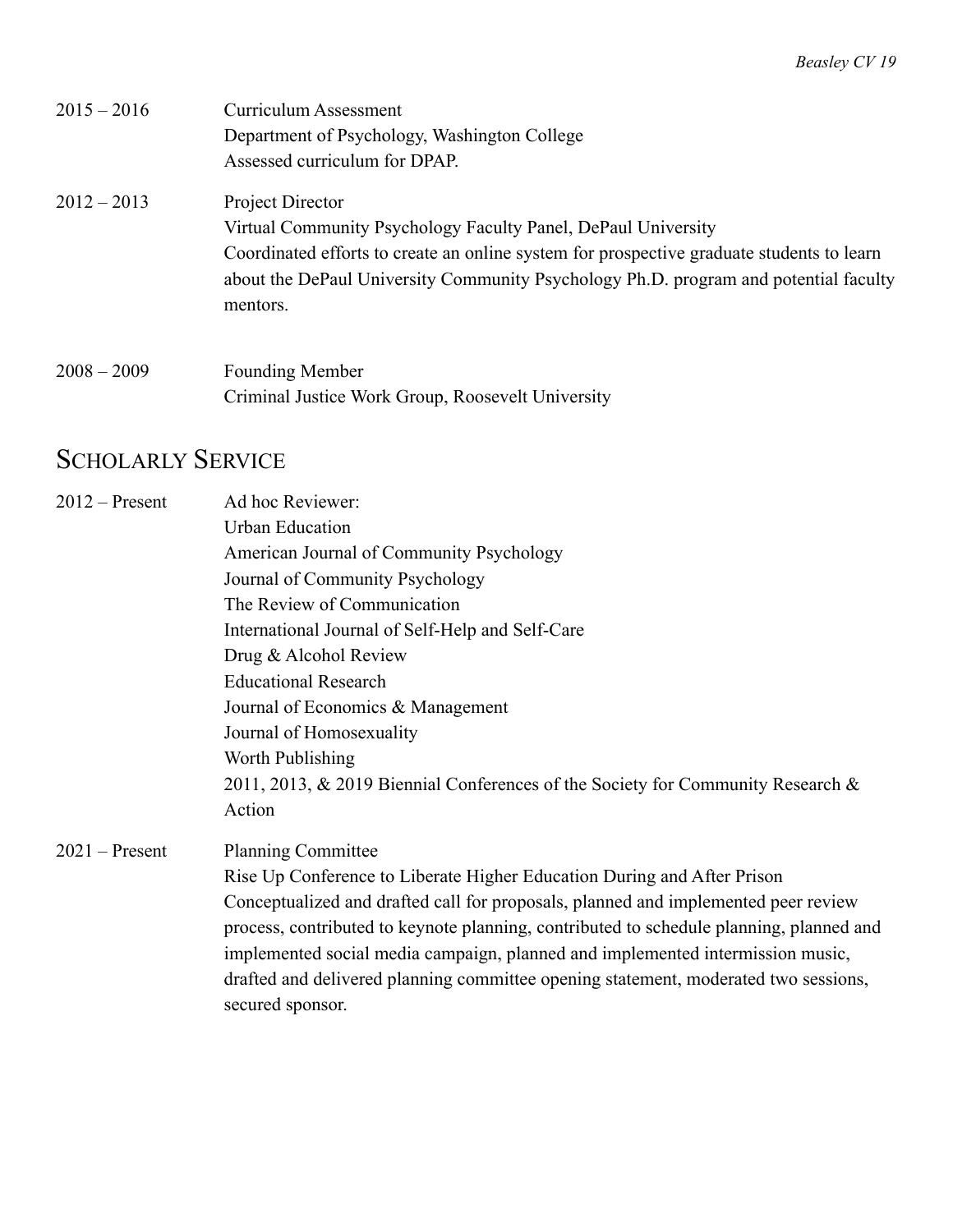| $2018 -$ Present | APA Member Screening for Felony History<br>Initiated and leading efforts to remove the American Psychological Association's<br>membership application question about convictions for felony crimes.                                                                                                                                     |
|------------------|-----------------------------------------------------------------------------------------------------------------------------------------------------------------------------------------------------------------------------------------------------------------------------------------------------------------------------------------|
| $2018 - 2020$    | <b>External Dissertation Committee Member</b><br>City University of New York<br>Formerly Incarcerated College Graduates: Making Meaning of the Experience                                                                                                                                                                               |
| $2014 - 2018$    | Regional Coordinator<br>Coordinator for Northeast region of the Society for Community Research & Action.<br>Coordinated SCRA section of the Eastern Psychological Association conference.                                                                                                                                               |
| $2017 - 2017$    | National Conference for Higher Education in Prison Planning Committee<br>Served as chair of the 2017 NCHEP communications subcommittee and member of the<br>fellowship selection committee.                                                                                                                                             |
| $2016 - 2017$    | Co-Founder<br><b>SCRA Criminal Justice Special Interest Group</b><br>Developed idea for SCRA Criminal Justice Special Interest Group, conducted feasibility<br>study, solicited members, delegated group development tasks to prospective members,<br>oversaw election of group chair and chair-elect, and submitted proposal for group |
| $2015 - 2017$    | Website Coordinator<br>Society for Community Research & Action Early Career Interest Group                                                                                                                                                                                                                                              |
| $2014 - 2015$    | <b>Award Reviewer</b><br>Distinguished Contributions to Theory and Research in Community Psychology<br>Society for Community Research & Action                                                                                                                                                                                          |
| $2014 - 2015$    | <b>Grant Reviewer</b><br>Society for Community Research & Action Mini-Grant                                                                                                                                                                                                                                                             |
| $2011 - 2015$    | <b>LGBT</b> Interest Group Business Meeting<br>Session organizer for the 2011 $&$ 2015 Biennial Conferences of the Society for<br>Community Research and Action                                                                                                                                                                         |
| $2011 - 2015$    | <b>LGBT Night Out</b><br>Organizer for an evening of social events for LGBT and allied attendees of the 2011,<br>2013, & 2015 Biennial Conferences of the Society for Community Research and Action                                                                                                                                     |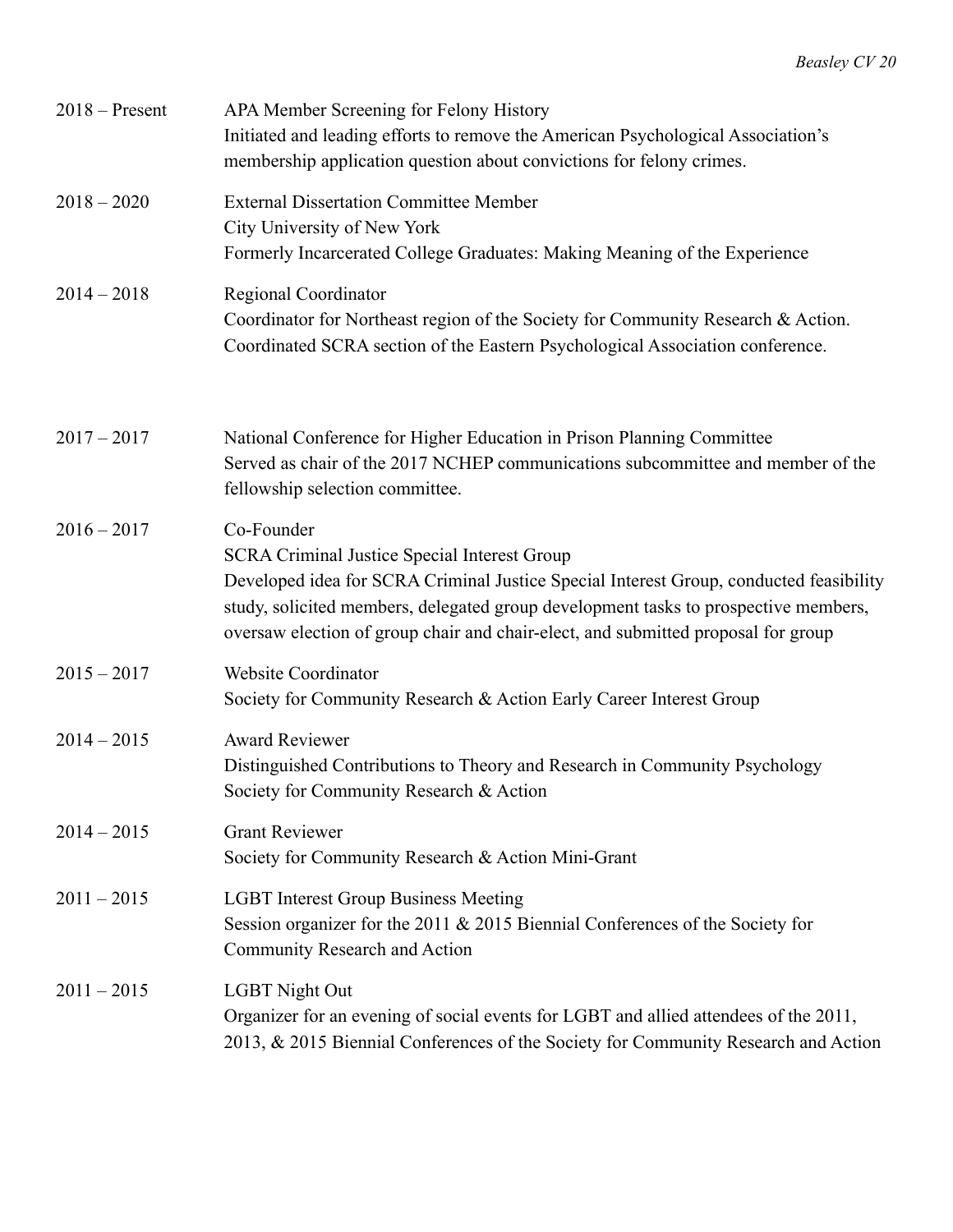2011 – 2011 Breakfast for Researchers & Activists Working on Incarceration and Reentry Session organizer for the 2011 Biennial Conference of the Society for Community Research & Action

## COMMUNITY SERVICE

| $2020$ – Present | <b>Advisory Council</b><br>University of Illinois at Urbana-Champaign Education Justice Project's Prison-to-Gown<br>Initiative                  |
|------------------|-------------------------------------------------------------------------------------------------------------------------------------------------|
| $2019 -$ Present | <b>Board Director</b><br>From Prison Cells to Ph.D.                                                                                             |
| $2013$ – Present | Co-Founder, Director, & Board President<br>Formerly Incarcerated College Graduates Network                                                      |
| $2021 - 2021$    | Ready for Pell Evaluator Proposal Reviewer<br>Ascendium & Jobs for the Future                                                                   |
| $2018 - 2019$    | Core Leadership Team<br>Washington Consortium for Prison and Post-Prison Higher Education                                                       |
| $2018 - 2019$    | <b>Advisory Board</b><br>Prison-to-Professionals (P2P) Program                                                                                  |
| $2018 - 2019$    | <b>Board Director</b><br>Civil Survival                                                                                                         |
| $2011 - 2015$    | Co-Founder and President; Vice-President of Communications<br>Returning Student Support Group (for people transitioning from prison to college) |

# RESEARCH TRAINING

| $2019 - 2019$ | Consortium for the Advancement of Research Methods & Analysis (CARMA)<br>Craft of Inductive Qualitative Research Short Course |
|---------------|-------------------------------------------------------------------------------------------------------------------------------|
| $2013 - 2013$ | Modern Modeling Methods Preconference<br>Multilevel Structural Equation Modeling Workshop                                     |
| $2012 - 2012$ | University of Kansas Summer Institute<br>Multilevel Modeling                                                                  |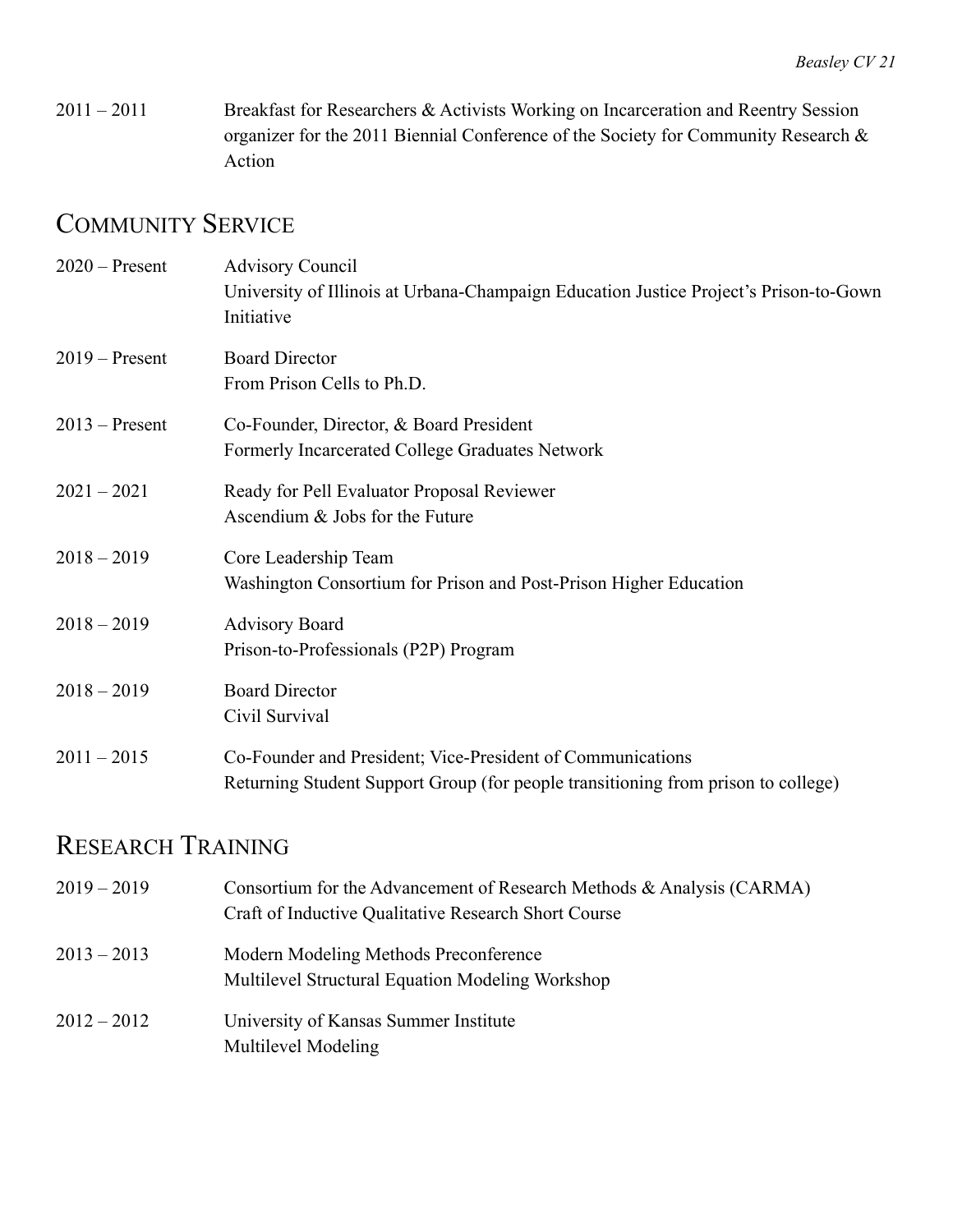| $2012 - 2012$ | Morgan Giddings<br><b>Grant Dynamo Grant Writing Course</b>                                                                                                                                                                                                                                                                       |
|---------------|-----------------------------------------------------------------------------------------------------------------------------------------------------------------------------------------------------------------------------------------------------------------------------------------------------------------------------------|
| $2011 - 2011$ | Society for Community Research & Action Biennial Preconference<br><b>Structural Equation Modeling Workshop</b>                                                                                                                                                                                                                    |
| $2007 - 2013$ | Methodological Graduate Coursework<br><b>Qualitative Research Methods</b><br><b>Advanced Research Methods</b><br>Program Evaluation<br><b>Grant Writing</b><br><b>Intermediate Statistics</b><br>Advanced Statistics I & II<br><b>Multivariate Statistical Analysis</b><br>Factor Analysis & Path Modeling<br>Multilevel Modeling |

# LEADERSHIP TRAINING

| $2022 - 2022$ | LEAD Institute: Leading for Equity, Anti-Racism and Diversity, University of |
|---------------|------------------------------------------------------------------------------|
|               | Washington Office of Equity and Inclusion.                                   |

- 2019 2019 Leading with Conviction Fellowship. JustLeadershipUSA.
- 2016 2016 Emerging Leaders. JustLeadershipUSA.

## PEDAGOGICAL TRAINING

| $2020 - 2020$ | THRIVE Training (evidence-based and promising practices for postsecondary education<br>after prison), College and Community Fellowship |
|---------------|----------------------------------------------------------------------------------------------------------------------------------------|
| $2020 - 2020$ | Strengthening Educational Excellence through Diversity (anti-racist pedagogy).<br>University of Washington Tacoma.                     |
| $2020 - 2020$ | iTech Fellows Program (remote instruction), University of Washington Tacoma                                                            |
| $2015 - 2015$ | The Teaching Professor; Atlanta, GA                                                                                                    |

## COURSES TAUGHT

| $2022 -$ Present | Self and Society (1 quarter)             |
|------------------|------------------------------------------|
| $2021$ – Present | Psychology of Good and Evil (2 quarters) |